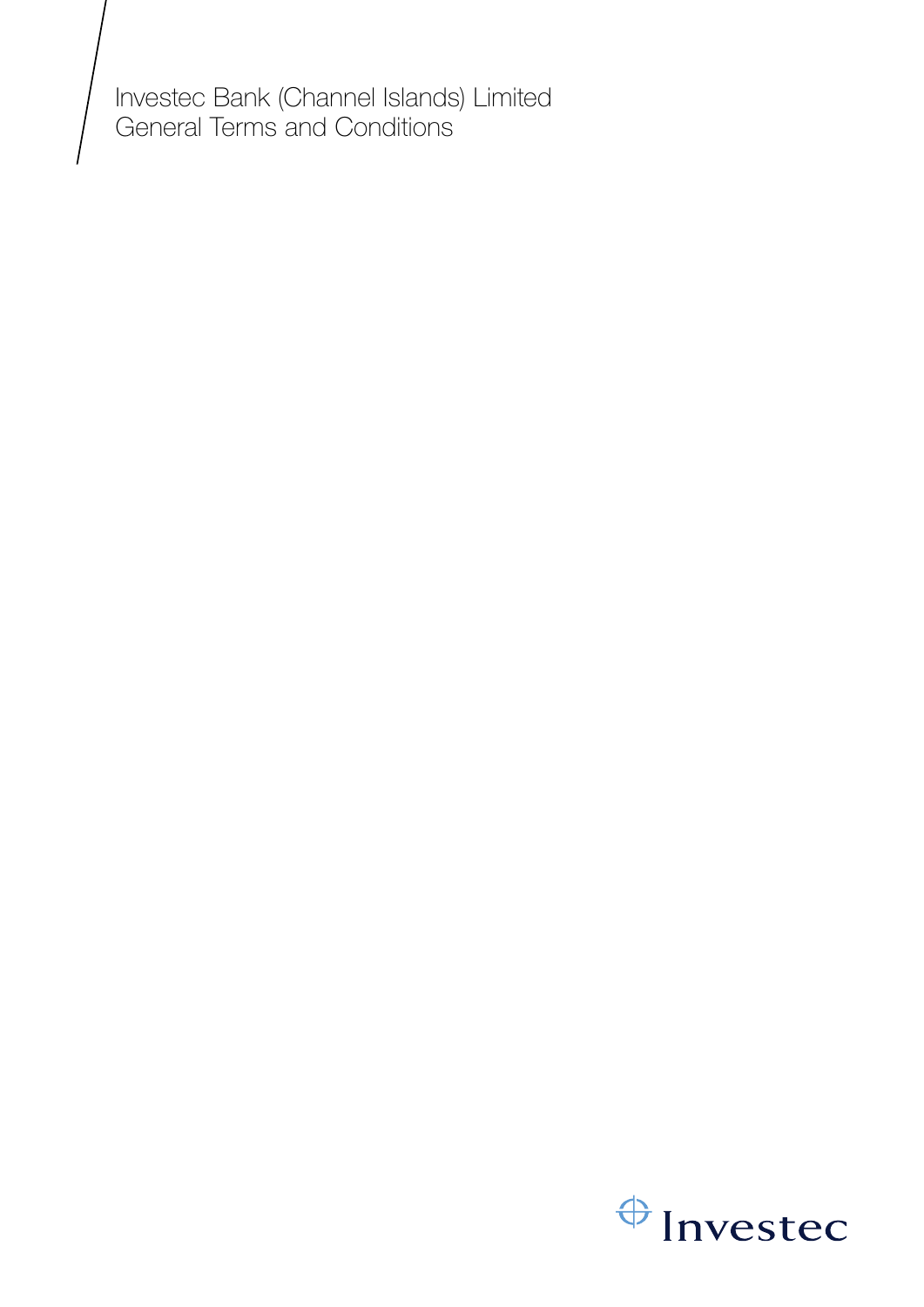# **Contents**

| Terms and Conditions |                                           |                |
|----------------------|-------------------------------------------|----------------|
| 1                    | Definitions and Interpretation            | 3              |
| 2                    | Account Opening                           | 5              |
| 3                    | <b>Account Operation</b>                  | 5              |
| 4                    | Account Maintenance                       | 6              |
| 5                    | Interest                                  | $\overline{7}$ |
| 6                    | <b>Bank Statements</b>                    | 8              |
| 7                    | Client's Representations and Undertakings | 8              |
| 8                    | Fees and Charges                          | 9              |
| 9                    | Currency conversion                       | 10             |
| 10                   | Tax and other Disclosures                 | 10             |
| 11                   | Liability and Indemnification             | 11             |
| 12                   | Data Protection                           | 12             |
| 13                   | <b>Account Closure</b>                    | 14             |
| 14                   | General                                   | 14             |
| 15                   | Deposit Compensation                      | 16             |
| 16                   | Regulation of the Bank                    | 16             |
| 17                   | <b>Notices</b>                            | 16             |
| 18                   | Governing law and jurisdiction            | 17             |
|                      | Schedule                                  | 18             |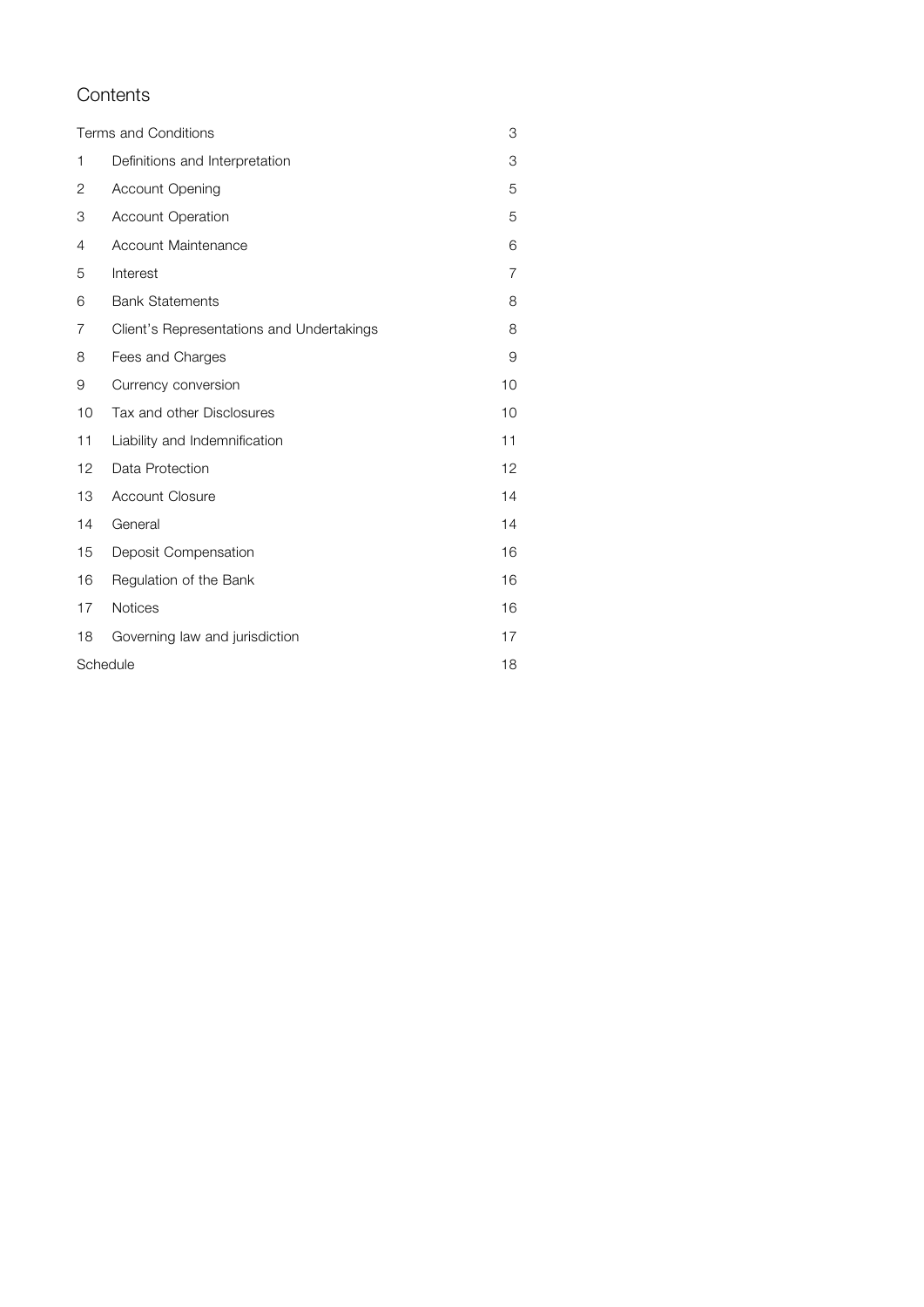<span id="page-2-0"></span>The terms on which the Bank provides banking services to Clients are set out in this document (the General Terms) and Special Terms, where applicable.

By completing the Application Form the Applicant agrees to be bound by the Terms.

The General Terms, the Special Terms and the Agreement should be read in conjunction with each other in construing the rights and obligations of the Bank and the Client.

If there is any conflict between:

- · the General Terms and the Special Terms, the Special Terms will take priority.
- · the General Terms and any Agreement, the Agreement will take priority.

# 1 Definitions and Interpretation

1.1 *Definitions*

In these General Terms:

| Account                                                         | means the account(s) opened or to be opened in the name of the Client with the Bank as a Guernsey<br>Account or a Jersey Account, and includes any account which is subject to a security interest in favour<br>of the Bank or any other person                                                                                                                                                                                                                                                 |
|-----------------------------------------------------------------|-------------------------------------------------------------------------------------------------------------------------------------------------------------------------------------------------------------------------------------------------------------------------------------------------------------------------------------------------------------------------------------------------------------------------------------------------------------------------------------------------|
| Agreement                                                       | means any agreement entered into between the Bank and the Client in relation to the provision of other<br>services to the Client                                                                                                                                                                                                                                                                                                                                                                |
| Anti-Money                                                      |                                                                                                                                                                                                                                                                                                                                                                                                                                                                                                 |
| <b>Laundering Requirements</b>                                  | means any law, ordinance, subordinate legislation, decree, rule, regulation, code, decision, order or<br>directive which are from time to time in force in connection with the prevention of money laundering,<br>countering the financing of terrorism or combating of any other criminal activity                                                                                                                                                                                             |
| <b>Applicable Laws</b>                                          | means any law, ordinance, subordinate legislation, decree, rule, regulation, code, decision, order or<br>directive made or imposed by any governmental, regulatory, administrative, judicial, statutory, taxing,<br>fiscal, financial or monetary authority, stock exchange or any supranational authority in any jurisdiction<br>having (or purporting to have) power or authority in any such jurisdiction applicable to any relevant<br>person, including Anti-Money Laundering Requirements |
| Applicant                                                       | means an applicant for an Account                                                                                                                                                                                                                                                                                                                                                                                                                                                               |
| <b>Application Form</b>                                         | means the application to open an Account, in the Bank's prescribed format                                                                                                                                                                                                                                                                                                                                                                                                                       |
| <b>Authorised Signatory or</b><br><b>Authorised Signatories</b> | means the person(s) authorised to give instructions in respect of the Account as set out in and in                                                                                                                                                                                                                                                                                                                                                                                              |
|                                                                 | accordance with the Mandate                                                                                                                                                                                                                                                                                                                                                                                                                                                                     |
| <b>Bank</b> or we or us                                         | means Investec Bank (Channel Islands) Limited                                                                                                                                                                                                                                                                                                                                                                                                                                                   |
| <b>Bank Group</b>                                               | means Investec plc and Investec Limited and their respective subsidiaries and in this definition<br>reference to "subsidiaries" shall be interpreted as a reference to a body corporate wherever incorporated                                                                                                                                                                                                                                                                                   |
| <b>Business Day</b>                                             | means a day (other than a Saturday, Sunday or bank holiday) on which banks are open for general<br>business in London, Guernsey and Jersey                                                                                                                                                                                                                                                                                                                                                      |
|                                                                 | <b>Channel Islands Online Banking</b> means the Bank's electronic banking facility                                                                                                                                                                                                                                                                                                                                                                                                              |
| Cheque                                                          | means a cheque issued on a Cheque Book                                                                                                                                                                                                                                                                                                                                                                                                                                                          |
| <b>Cheque Book</b>                                              | means a cheque book issued by the Bank in respect of the Account                                                                                                                                                                                                                                                                                                                                                                                                                                |
| <b>Client or you</b>                                            | means the person(s) named as holder of an Account and includes, where the context admits,<br>a prospective Client                                                                                                                                                                                                                                                                                                                                                                               |
| <b>Codes of Practice</b>                                        | means the Codes of Practice in respect of banks and other deposit-takers as published by the GFSC<br>and/or the JFSC, as applicable                                                                                                                                                                                                                                                                                                                                                             |
| <b>Data Protection Laws</b>                                     | means the General Data Protection Regulation (GDPR) and all legislation in the Bailiwicks of Guernsey<br>and Jersey implementing GDPR equivalent provisions                                                                                                                                                                                                                                                                                                                                     |
| <b>Deposit Accounts</b>                                         | means the accounts offered by the Bank for deposits, the terms of which are set out at<br>www.investec-ci.com/productinformation                                                                                                                                                                                                                                                                                                                                                                |
| <b>Electronic Transfer</b>                                      | means a transfer of funds by SWIFT, the Clearing House Automated Payments System ("CHAPs") and<br>the UK Bank Automated Clearing System ("BACS") payments                                                                                                                                                                                                                                                                                                                                       |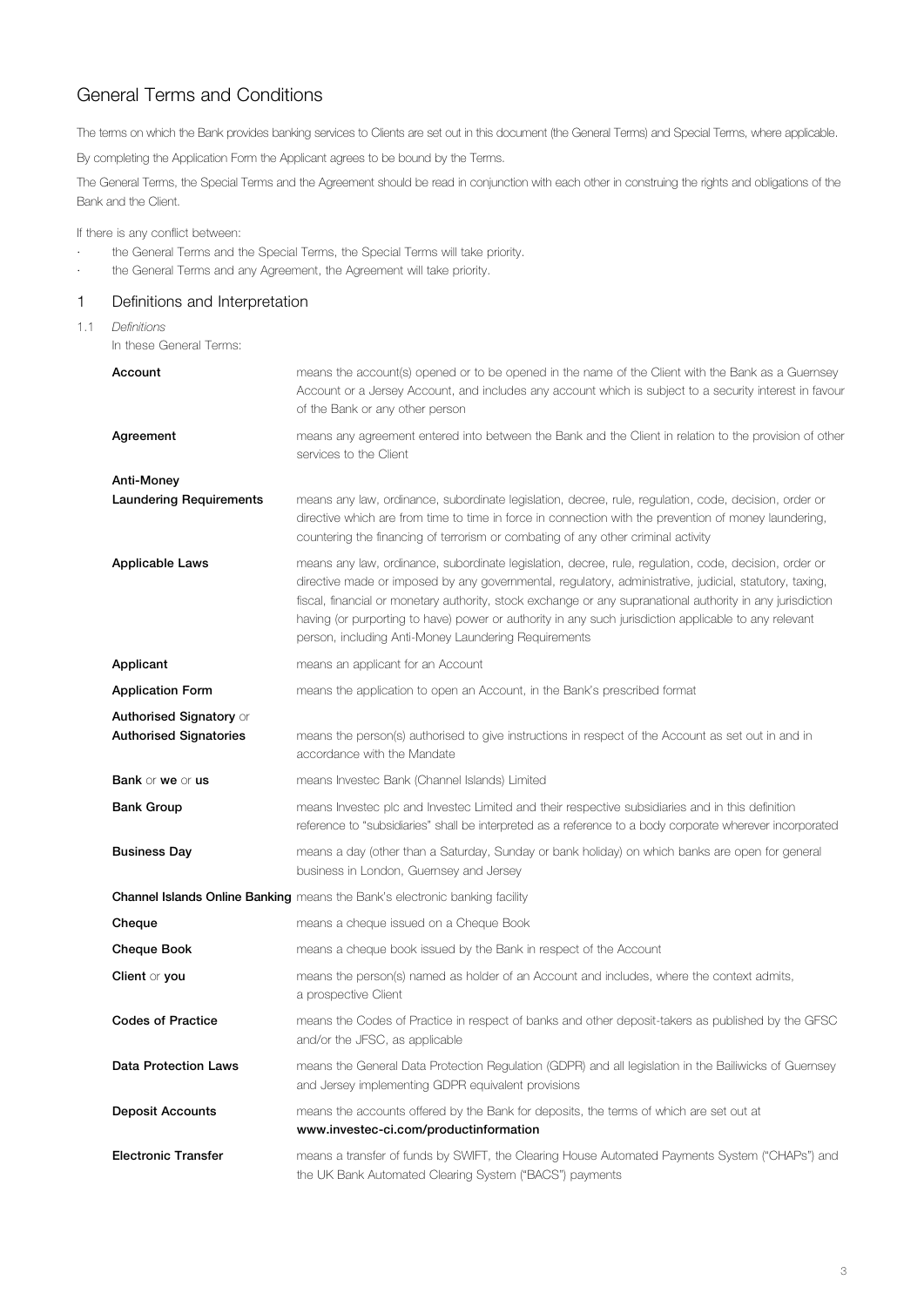| Encumbrance                 | means any interest or equity of any person including an option or pre-emption right, security interest,<br>charge, bond, mortgage, pledge, hypothecation, lien, title retention, assignment or other arrangement<br>having a similar effect                                                                                                                                                                                                                                                         |
|-----------------------------|-----------------------------------------------------------------------------------------------------------------------------------------------------------------------------------------------------------------------------------------------------------------------------------------------------------------------------------------------------------------------------------------------------------------------------------------------------------------------------------------------------|
| EU                          | means the European Union established by the Treaty of Maastricht on 1 November 1993, based upon<br>the foundations of the pre-existing European Economic Union                                                                                                                                                                                                                                                                                                                                      |
| Euro or $\epsilon$          | means the lawful currency of the member states of the EU from time to time that have opted in to a<br>common and shared currency                                                                                                                                                                                                                                                                                                                                                                    |
| <b>General Terms</b>        | means these terms and conditions as amended from time to time                                                                                                                                                                                                                                                                                                                                                                                                                                       |
| <b>GFSC</b>                 | means the Guernsey Financial Services Commission                                                                                                                                                                                                                                                                                                                                                                                                                                                    |
| <b>Guernsey Account</b>     | means an Account maintained with the Bank in Guemsey                                                                                                                                                                                                                                                                                                                                                                                                                                                |
| <b>Indemnified Parties</b>  | means the Bank, the Bank Group and their respective directors, officers and employees, and the<br>personal representatives of such directors, officers and employees                                                                                                                                                                                                                                                                                                                                |
| Insolvency or Insolvent     | includes any state of bankruptcy, insolvent winding up, administration, receivership, administrative<br>receivership, désastre, the making of a vesting order over the assets of the relevant person or<br>analogous act or event occurring under the laws of any applicable jurisdiction                                                                                                                                                                                                           |
| Jersey Account              | means an Account maintained with the Jersey branch of the Bank                                                                                                                                                                                                                                                                                                                                                                                                                                      |
| <b>JFSC</b>                 | means the Jersey Financial Services Commission                                                                                                                                                                                                                                                                                                                                                                                                                                                      |
| Mandate                     | means the mandate completed by the Client and included within the Application Form as may be<br>revised from time to time                                                                                                                                                                                                                                                                                                                                                                           |
| <b>Minimum Balance</b>      | means the minimum balance, if any, required to open and/or to maintain the applicable Deposit<br>Account in order to receive interest at the rate and/or tier specified in the Special Terms                                                                                                                                                                                                                                                                                                        |
| <b>Minimum Relationship</b> | means the Bank's minimum qualifying requirements for the Bank's client offerings in terms of lending<br>balances, deposit balances, portfolio size, earnings, net worth and any other criteria as specified by the<br>Bank from time to time                                                                                                                                                                                                                                                        |
| <b>Online Terms</b>         | means the Bank's terms which govern the use of Channel Islands Online Banking, as amended from<br>time to time                                                                                                                                                                                                                                                                                                                                                                                      |
| <b>Proper Instructions</b>  | means notices, instructions and communications given on the operation of the Account or under any<br>Agreement by any Authorised Signatory:<br>(a) in writing in accordance with the Mandate; or<br>(b) verbally, by electronic mail, telephone or facsimile or SWIFT message if not provided for in the<br>Mandate, subject to the Bank's discretion to accept such form of communication in any particular<br>instance and on a case by case basis; or<br>(c) in accordance with the Online Terms |
| <b>Schedule of Charges</b>  | means the fees and charges imposed by the Bank in respect of services provided by the Bank,<br>as published at www.investec-ci.com/productinformation under the Important Information section<br>and also available on request from the Bank. The Schedule of Charges is subject to amendment by the<br>Bank from time to time.                                                                                                                                                                     |
| <b>Special Terms</b>        | means the terms applicable to the Deposits Accounts offered by the Bank as published at<br>www.investec-ci.com/productinformation and also available on request from the Bank, as may be<br>amended from time to time.                                                                                                                                                                                                                                                                              |
| <b>Spot Value</b>           | means the spot value for delivery or settlement, usually calculated two working days ahead of the trade<br>date subject to cut-off times and non-working days (such as weekends and bank/public holidays) in<br>the location of the payee's bank                                                                                                                                                                                                                                                    |
| Statements                  | means statements produced by the Bank in paper format, via SWIFT or online summarising the activity<br>and transactions relating to the Account                                                                                                                                                                                                                                                                                                                                                     |
| <b>Sterling</b> or $E$      | means the lawful currency of the United Kingdom from time to time                                                                                                                                                                                                                                                                                                                                                                                                                                   |
| <b>SWIFT</b>                | means the Society for Worldwide Interbank Financial Telecommunication                                                                                                                                                                                                                                                                                                                                                                                                                               |
| Terms                       | means these General Terms and any applicable Special Terms                                                                                                                                                                                                                                                                                                                                                                                                                                          |
| <b>US dollar or US\$</b>    | means the lawful currency of the United States of America from time to time                                                                                                                                                                                                                                                                                                                                                                                                                         |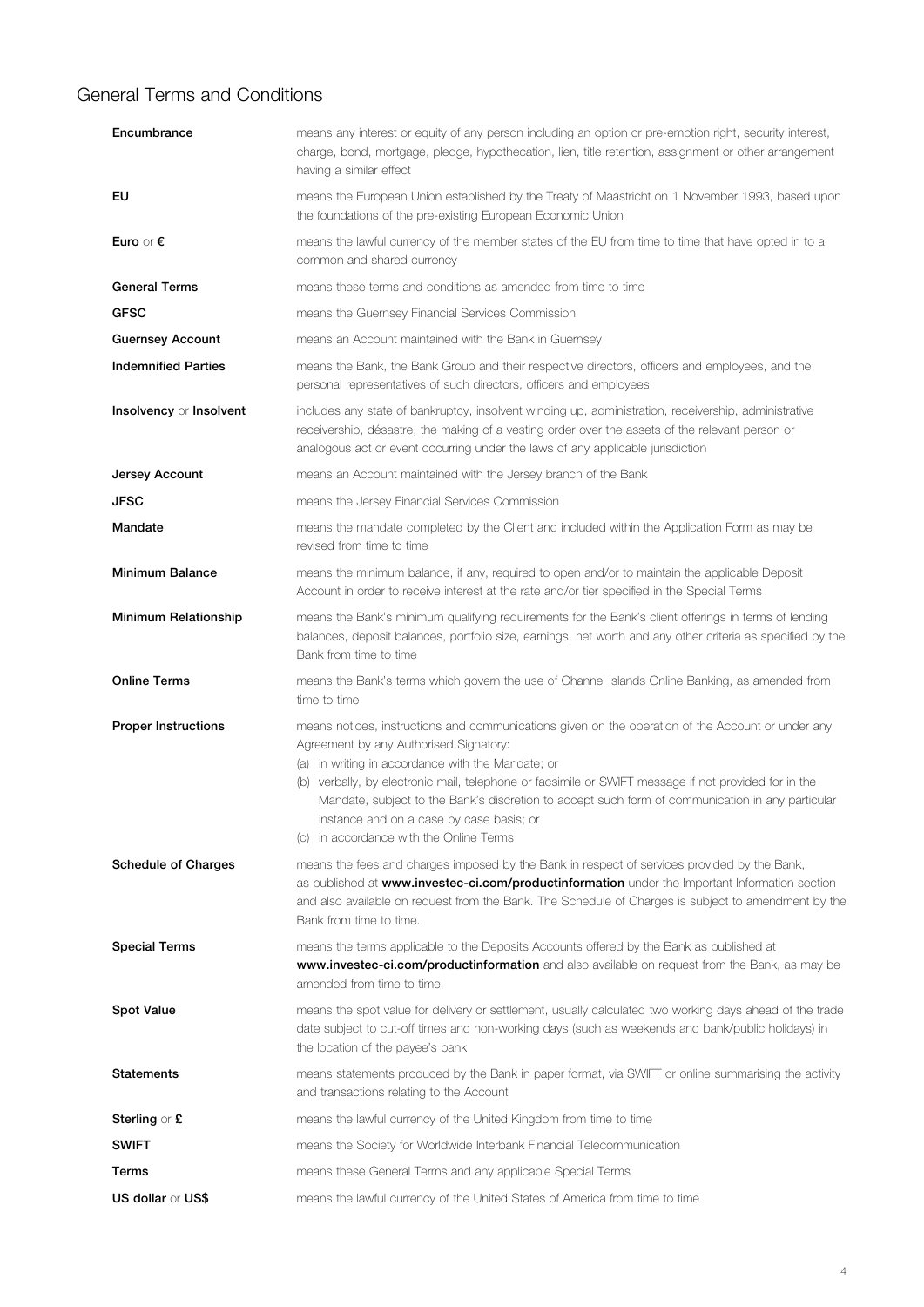### <span id="page-4-0"></span>1.2 *Interpretation*

In these General Terms, unless otherwise stated:

- 1.2.1 references to words in the singular include the plural and vice versa, and words denoting any gender include all genders;
- 1.2.2 references to statutes, statutory provisions and other legislation include all amendments, substitutions, modifications and re-enactments for the time being in force and shall include any orders, regulations, instruments, codes of practice and other subordinate legislation made under the relevant legislation from time to time;
- 1.2.3 references to a "regulation" include any regulation, rule, official directive, request, code or guideline (whether or not having the force of law) of any governmental, intergovernmental or supranational body, agency, department or of any regulatory, self- regulatory or other authority or organisation and any amendments, supplements or replacements from time to time;
- 1.2.4 references to a document shall be construed as references to such document in force for the time being and as amended, varied, supplemented, restated, substituted or novated from time to time;
- 1.2.5 references to a "person" include a natural person, corporation, firm, company, partnership, limited partnership, limited liability partnership, foundation, joint venture, unincorporated body of persons, individual or any state or any agency of a state, whether or not a separate legal entity;
- 1.2.6 references to the "Bank", "us", "we", the "Client", "you" or any other person include that person's permitted assignees, transferees and successors in title, whether direct or indirect;
- 1.2.7 references to the exercise of the Bank's or our discretion will be to the sole, absolute and unfettered discretion of the Bank and we will not be required to give any reasons for our decision:
- 1.2.8 references to interest being received, paid on, applied to or borne by any Account includes interest at a rate reduced below zero where applicable;
- 1.2.9 "subsidiary" shall be construed in accordance with the laws of the place of incorporation or registration of the entity purporting to be the holding company of such company;
- 1.2.10 references to a time of day are to the local time in Guernsey and Jersey;
- 1.2.11 references to "Sections" and "Sub-sections" are to sections and sub-sections of this document; and
- 1.2.12 headings are for ease of reference only and shall not affect the interpretation of this document.

# 2 Account Opening

The Applicant will comply with the provisions for the opening of an Account set out in the Schedule..

## 3 Account Operation

- 3.1 *Proper Instructions* 
	- 3.1.1 You authorise us to accept and act on all Proper Instructions.
	- 3.1.2 You undertake that all instructions given by you shall be lawful and will not involve the Bank, its agents, officers or employees in any breach of Applicable Laws by any person.
- 3.2 *Bank's right to delay or decline to act on Proper Instructions*
	- 3.2.1 We may in our discretion delay or refuse to act on any Proper Instructions relating to the Account, including, without limitation, if:-
		- 3.2.1.1 you fail to provide, to our satisfaction, documentation or information requested by us in our discretion, to supplement or in support of the Proper Instruction;
		- 3.2.1.2 we are aware or have grounds to believe that the funds on deposit or to be deposited with us, if such instruction were accepted, may be the proceeds of a crime committed under the laws of any jurisdiction;
		- 3.2.1.3 having made enquiries concerning the transaction contemplated by the instruction, we are not satisfied that the implementation of the transaction will not result in a direct or indirect breach of Applicable Laws;
		- 3.2.1.4 we are of the opinion that, if the instruction is implemented, the Bank or any of its officers, employees or agents may in any jurisdiction be committing a criminal offence or a regulatory breach or be liable to any penalty, civil claim, sanction or criticism of any relevant authority;
		- 3.2.1.5 we are not yet in receipt of the necessary clearance or consent from the relevant authorities where we suspect that the transaction contemplated may constitute a breach of Anti-Money Laundering Requirements.
		- 3.2.1.6 we are of the opinion that the instruction involves an activity where we or our correspondent banks have no appetite for such activity or business.
- 3.3 *Clarification or Confirmation* 
	- 3.3.1 If we receive an instruction which, in our view, is unclear, incomplete, misleading, in conflict with other instructions for that Account or of doubtful authenticity, we may (but are not obliged to) use our reasonable efforts to contact you for clarification or confirmation of the instructions.
	- 3.3.2 We may also attempt to seek clarification or confirmation of any instructions received if we consider that it is appropriate to do so on any ground.
	- 3.3.3 If we are unable or do not consider it appropriate to seek clarification or confirmation of the instruction, we may in our discretion, decline to act on the instruction and will notify you of our decision, if legally permitted to do so, as soon as reasonably practicable.
	- 3.3.4 We will not be liable for any liability, loss or expense suffered by you from such attempt at contact and clarification or from delay arising from such attempt or by reason of our declining to act on the instruction.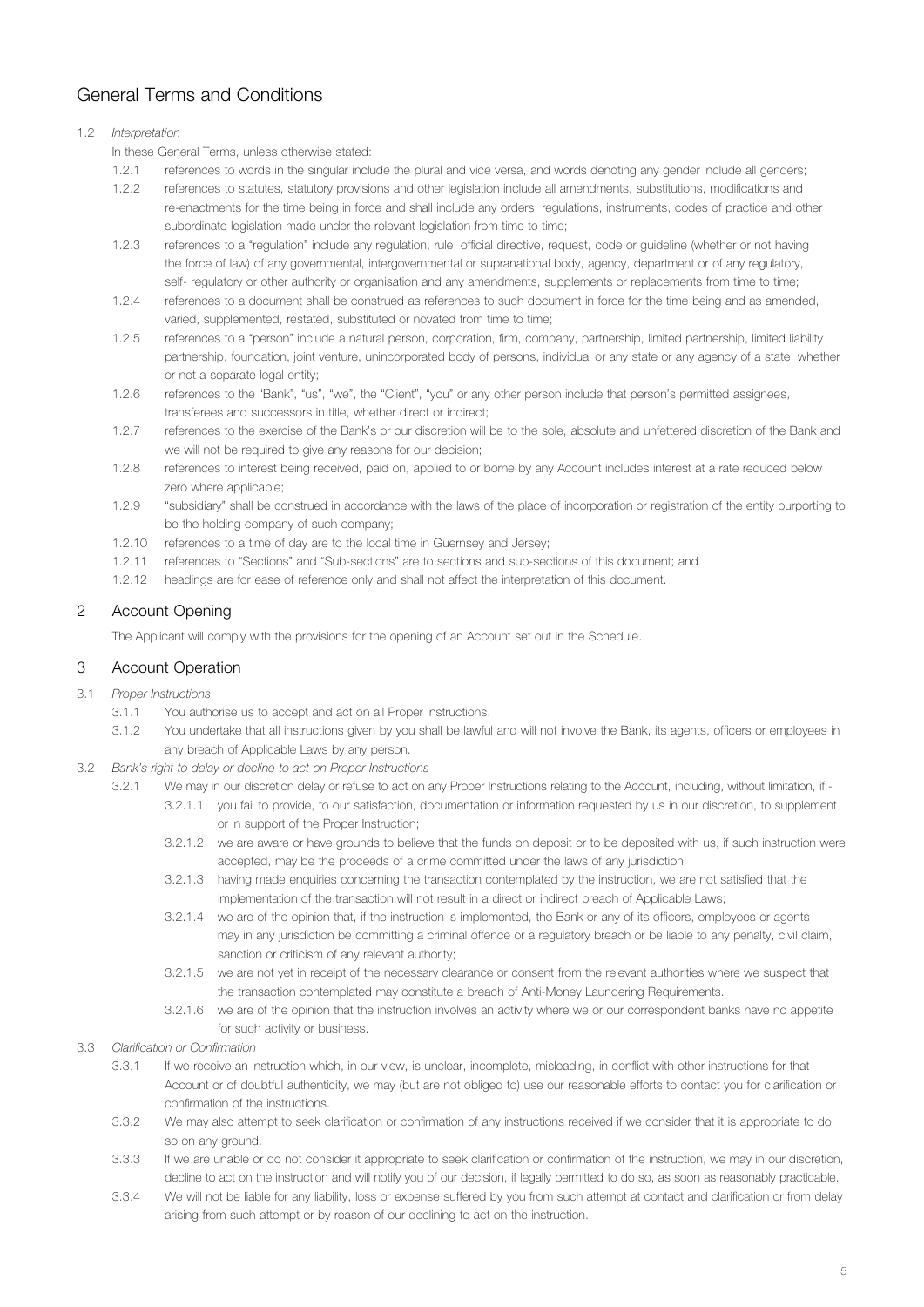## <span id="page-5-0"></span>4 Account Maintenance

# 4.1 *Minimum Balance*

- We may impose, and from time to time vary, a Minimum Balance on different types of Accounts.
- 4.2 *Deposits*
	- 4.2.1 We accept deposits as a principal.
	- 4.2.2 We may in our discretion, and without liability, decline to accept a deposit (whether made by you or any other person).
	- 4.2.3 Funds may be deposited into your Account by:
		- 4.2.3.1 Sterling cheque drawn on a UK bank sent direct to the Bank;
		- 4.2.3.2 Electronic Transfers or other electronic payment systems compatible with the Bank's systems and processes.
	- 4.2.4 We do not accept cash deposits and any attempt to make a cash deposit will be rejected, without any liability on our part to you.
	- 4.2.5 We do not accept travellers' cheques.
- 4.3 *Withdrawals*
	- 4.3.1 Subject to:
		- 4.3.1.1 maintenance of the Minimum Balance;
		- 4.3.1.2 any notice periods specified in the Special Terms; and
		- 4.3.1.3 there being sufficient cleared funds in your Account;
		- there is no limit on the amount that may be withdrawn from your Account in any single transaction.
		- 4.3.2 Notwithstanding Section 4.3.1, we may (but are not obliged to) act on a Proper Instruction that may cause your Account to fall below the Minimum Balance, be overdrawn or increase an existing overdraft.
		- 4.3.3 Sterling cheque deposits drawn on a UK bank may (subject to any Special Terms and any delay in the UK clearing system) be withdrawn from your Account once cleared funds are available.
		- 4.3.4 Withdrawals may be made by bankers draft or Electronic Transfer at your own expense. All withdrawals will be made by SWIFT or for UK domestic payments through CHAPS unless the sort code is unable to receive the CHAPS payment, in which case BACS will be used.
- 4.4 *Electronic Transfers*
	- 4.4.1 The cut-off time for receipt of Electronic Transfer instructions is 12.00 pm on any Business Day for all currencies. Instructions received by us after the cut-off time will be actioned the following Business Day.
	- 4.4.2 We are unable to guarantee the release or delivery time of any payment.
	- 4.4.3 All currencies except Sterling, Euro and US dollar will be sent at Spot Value unless prior arrangements have been agreed with us.
	- 4.4.4 In accordance with international standards and the applicable regulations in Guernsey and Jersey, we are required to disclose certain information (more particularly described below) about the payer of an international Electronic Transfer of funds to the beneficiary bank and any service provider involved in carrying out the transfer. This is in order to assist the investigation and prevention of terrorism, money laundering and other serious crime. In certain circumstances the inclusion of such information may result in it being transferred outside Guernsey, Jersey and the European Economic Area to countries which may not necessarily provide an equivalent level of data protection. Each of the banks and service providers involved in the transfer may also process this information for the purpose of complying with their own Applicable Laws, including anti-money laundering and anti-terrorism laws, and may disclose it to authorities in accordance with those laws. Information may be stored on a server or replicated on a back-up system or mirror site in countries where the authorities are or may be entitled under their own Applicable Laws to obtain access to such information for the purpose of investigating and preventing terrorism, money laundering or other serious crime.
	- 4.4.5 By requesting an Electronic Transfer of funds, you consent to the disclosure, processing and transfer of information in accordance with the foregoing.
	- 4.4.6 We primarily use the electronic payments system operated by SWIFT to make and receive international payments. In compliance with the applicable regulations, we will include on all outgoing MT103 SWIFT your name, International Bank Account Number ("IBAN") and, subject to the following sentence, last known correspondence address. You may, when requesting that the payment is made, opt to substitute your address with your date and place of birth, customer identification number or national identity number. It is strongly recommended, however, that your address is included in order to prevent the payment being delayed or rejected by the beneficiary bank.
	- 4.4.7 Payments through the UK Bank Automated Clearing System ("BACS") do not contain full remitter details due to the limitations of the BACS system. However, upon request from the beneficiary bank, we will provide your name, last known correspondence address and IBAN within three Business Days of the request.
	- 4.4.8 All payments must contain such information required by the Bank (and any payee bank) including where appropriate a valid Bank Identifier Code ("BIC") which is a bank's electronic payment SWIFT address and IBAN. The BIC and IBAN can be found on your bank statement. It is your responsibility to supply the remitter bank with the relevant BIC and IBAN every time a Euro payment is made. We may refuse to accept any instructions received for payments that do not include the requisite information.
	- 4.4.9 If the remitter's bank fails to provide required information, the credit of the funds will be delayed or rejected and returned.
	- 4.4.10 Electronic Transfers are made at your own risk. We will not be responsible for any delay or failure in transmission by reason of insufficient, unclear or inaccurate information, systems failure or third party intervention for any reason including compliance or purported compliance with Applicable Laws.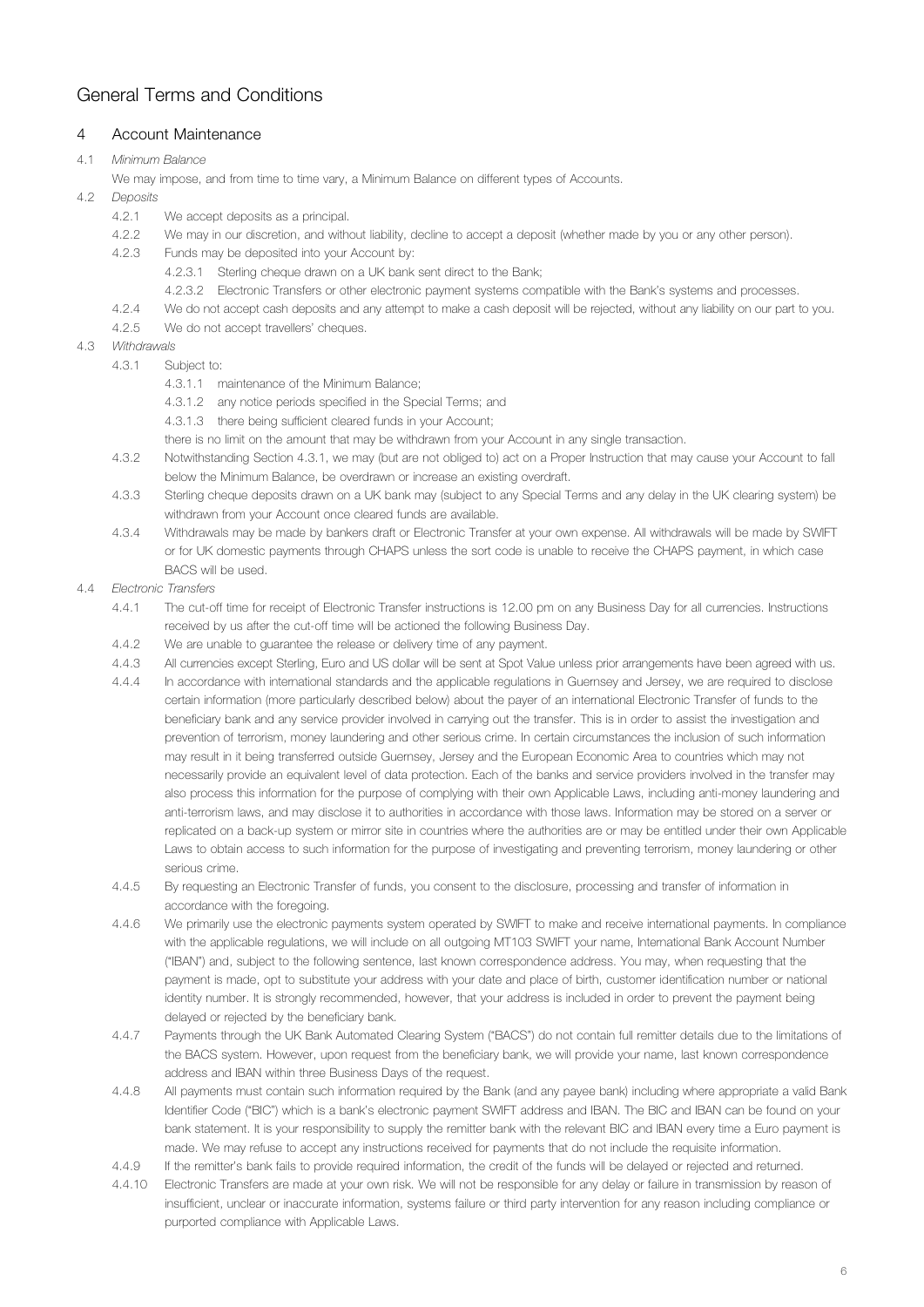<span id="page-6-0"></span>4.4.11 You will be responsible for any charges which may be levied by the remitting bank or its agents.

### 4.5 *Overdrafts*

- 4.5.1 Accounts may not be overdrawn without our prior agreement.
- 4.5.2 Any Account which becomes overdrawn without our prior agreement will be regarded as an unauthorised overdraft and will be subject to applicable interest charges and other charges in accordance with our Schedule of Charges.

### 4.6 *Cheques*

- 4.6.1 We will only issue Cheque Books to you in Sterling at our absolute discretion, subject to charges in accordance with the Schedule of Charges.
- 4.6.2 If you wish to stop a Cheque you may do so by telephoning the Bank and giving full details of the Cheque. Once the Cheque has been presented to us for payment, it cannot be stopped. We may charge for such service and may debit your Account in accordance with the Schedule of Charges. You must confirm all instructions to us in writing.
- 4.6.3 A Cheque is deemed to be out of date six months after the date on the Cheque. If presented, such Cheques will be returned by us unpaid to the collecting bank with the notice 'out of date'.

### 4.7 *Cheques returned unpaid*

- 4.7.1 If a cheque is returned unpaid by the drawee bank, we will be entitled to debit the amount of that unpaid cheque from your Account together with any interest we may have paid on the unpaid cheque in accordance with the Schedule of Charges.
- 4.7.2 You will indemnify us against any loss incurred by us in relation to an unpaid cheque.

### 4.8 *Recovery of incorrectly credited funds*

We may recover from you any funds which have been credited in error in your Account, notwithstanding that you may have acted in good faith and utilised the funds in question. We may, on becoming aware of the error, debit your Account or take other action as we consider appropriate in our discretion.

4.9 *Bank's right to suspend or freeze Account*

 $4.9.1$  If  $w^{\alpha}$ 

- 4.9.1.1 become aware of any dispute or potential dispute concerning your Account involving you, any joint Client or any third party; or
- 4.9.1.2 are served with an injunction, freezing or production order or any other order or request of a judicial, taxation, regulatory, investigatory or other body, wherever situated, relating to you or your Account, or become aware of any circumstances which may give rise to such order; or
- 4.9.1.3 honestly believe that funds may have been deposited into your Account in connection with fraudulent or criminal activity or in breach of Applicable Laws; or
- 4.9.1.4 honestly believe that your Account is being or may be operated in a manner which may be in breach of Applicable Laws; or
- 4.9.1.5 have not received from you any information or documentation which we have requested for the purpose of compliance with the Bank's ongoing requirements (including but not limited to due diligence), or we are not satisfied with the information or documentation provided; or
- 4.9.1.6 are notified of your death or legal incapacity; or
- 4.9.1.7 we consider it appropriate to safeguard the interests of the Client, the Bank, or the Bank Group,
- 4.9.1.8 we may (but are not obliged to) freeze all or any part of the funds in your Account without notice to you. We do not have to give any reasons if we freeze your Account.
- 4.9.2 We may, in our discretion, seek legal and other professional advice at your cost in relation to any action we propose to take or have taken in relation to your Account. We are not obliged to share with you the advice obtained by or on behalf of the Bank.

# 5 Interest

## 5.1 *Interest rates on balances*

- 5.1.1 Interest will be calculated on credit and debit balances, and applied in accordance with the terms of the relevant Account.
- 5.1.2 Interest will be calculated on a daily basis on cleared funds on a year of 360 days for all applicable currencies other than Sterling, Hong Kong dollar, Singapore dollar and South African Rand, which will be calculated on a year of 365 days.
- 5.1.3 Current interest rates on Accounts are available on our website [https://www.investec-ci.com](https://www.investec.com/en_chis/private-clients/banking.html) or upon request from the Bank.

## 5.2 *Changes to interest rates*

- 5.2.1 Interest rates are subject to change without notice. Interest rate changes are shown on each paper Statement or via your Channel Islands Online Banking.
- 5.2.2 Interest rates may be reduced below zero.
- 5.3 *Negative interest rates*
	- 5.3.1 If an interest calculation causes a negative amount being applied which results in an overdraft on your Account, such overdraft will be regarded as an unauthorised overdraft and will be subject to applicable interest charges and other charges in accordance with our Schedule of Charges.
	- 5.3.2 In respect of an Account which is subject to a Minimum Balance, the Bank may at its discretion waive the requirement to maintain a Minimum Balance for the relevant Account during the period that a negative interest rate applies.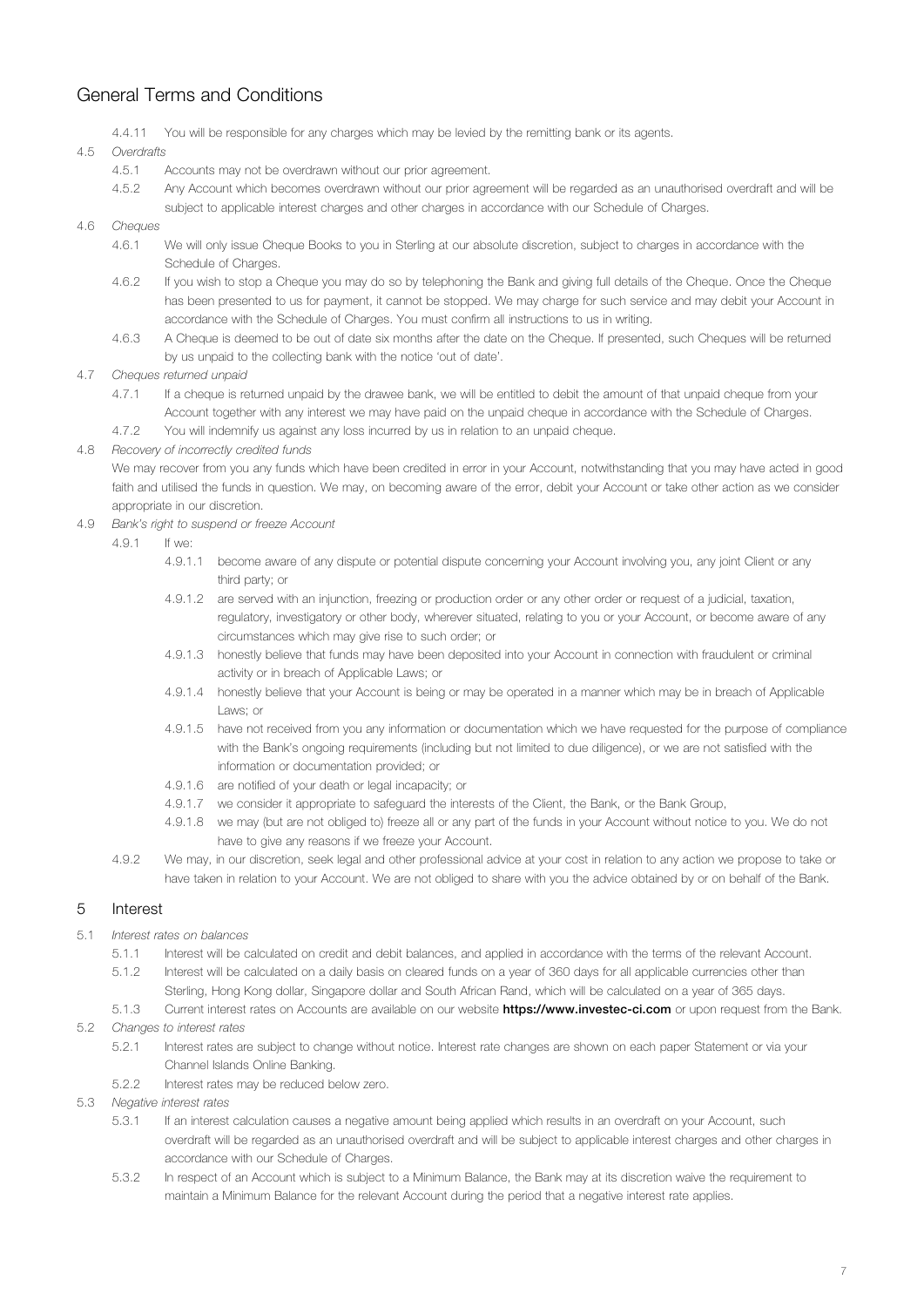### <span id="page-7-0"></span>5.4 *Interest paid gross*

If we pay you interest, such interest will be applied gross to your Account or paid away gross in accordance with the applicable Special Terms, without deduction for tax.

- 5.5 *Interest on funds credited*
	- 5.5.1 US dollar and Sterling deposits paid into your Account by Electronic Transfers are classed as cleared funds and provided that they have been received by us prior to 3.00pm bear interest, where applicable, on and from that Business Day. Funds received after 3.00pm will be classed as cleared funds and bear interest on and from the next Business Day.
	- 5.5.2 Euro deposits paid into your Account by Electronic Transfers are classed as cleared funds and provided that they have been received by us prior to 1.00pm bear interest, where applicable, on and from that Business Day. Funds received after 1.00pm will be classed as cleared funds and bear interest on and from the next Business Day.
	- 5.5.3 Non-US dollar, non-Sterling and non-Euro deposits paid into your Account by Electronic Transfers are classed as cleared funds and bear interest, where applicable, two Business Days after receipt.
	- 5.5.4 Sterling cheque deposits drawn on a UK bank and paid into your Account will bear interest, where applicable, on the amount of the cheque once cleared funds are available

## 6 Bank Statements

- 6.1 We will normally issue and send Statements on at least an annual basis by post to your correspondence address unless:
	- (a) we agree with you to more regular periodic statements; or
	- (b) you have access to Channel Islands Online Banking; or
	- (c) you have elected to receive SWIFT statements.
- 6.2 If requested by you, Statements may be retained by us for your collection, for a maximum period of one year.
- 6.3 If Statements are returned undelivered for any reason (including the Client's demise or dissolution) we may charge for retention of such documents.
- 6.4 On receipt of Statements from us, you will examine their contents and promptly notify us of any errors, omissions or irregularities. In the absence of any notification by you within three months of the date of such documentation (as opposed to date of receipt), you will be deemed conclusively to have accepted all the matters contained in such documentation as being true, accurate and authorised in all respects.
- 6.5 Where you have access to our electronic banking services with Channel Islands Online Banking you will be able to view your transactions online. By doing so you agree to log into your online Account on a regular basis in order to monitor activities, examine transactions and balances on your Account and to promptly notify us of any errors, omission or irregularities. In the absence of any notification by you within three months of each transaction, you will be deemed conclusively to have accepted all the transactions as being true, accurate and authorised in all respects.
- 6.6 You may at any time request us to resume sending Statements by post.
- 6.7 Notwithstanding your instruction to withhold Statements, we may send you Statements at such intervals as we consider appropriate in our discretion.

## 7 Client's Representations and Undertakings

#### 7.1 *Representations*

You represent and warrant to us that:

- 7.1.1 if the Client is a company or other corporate entity, the Client is duly incorporated and validly existing and in good standing under the laws of the jurisdiction of its incorporation or establishment;
- 7.1.2 the Terms and any Agreement are legal, valid, binding and enforceable on the Client;
- 7.1.3 the Client has obtained all necessary and relevant authorisations, consents and licences required to perform its obligations under these Terms and any Agreement;
- 7.1.4 the Terms and any Agreement are within the powers of the Client and their execution and performance by the Client of its obligations under such documents will not constitute a breach of or result in any default under any Applicable Laws or agreement, instrument or obligation by which the Client is bound;
- 7.1.5 all monies and other property deposited in your Account are your sole and absolute property free from Encumbrance,
- and these representations and warranties are deemed repeated at the time of the giving of any instructions or deemed instructions to us under the Terms or any Agreement.

### 7.2 *Undertakings*

You undertake to us:

- 7.2.1 not to use your Account in any manner or for any purpose or carry out any transaction on your Account which might be in breach of Applicable Laws and/or subject the Bank, any member of the Bank Group or their respective agents, officers and employees to any civil, criminal or regulatory liability or sanctions;
- 7.2.2 not to create any Encumbrance over your Account without our prior written consent;
- 7.2.3 to notify us immediately if any of the representations set out in Section 7.1 is no longer true or accurate;
- 7.2.4 to notify us immediately:
	- 7.2.4.1 of any change of name, address, contact details or other details of the Client;
		- 7.2.4.2 of any change to your tax status or tax residence;
		- 7.2.4.3 of any material change to your source of funds;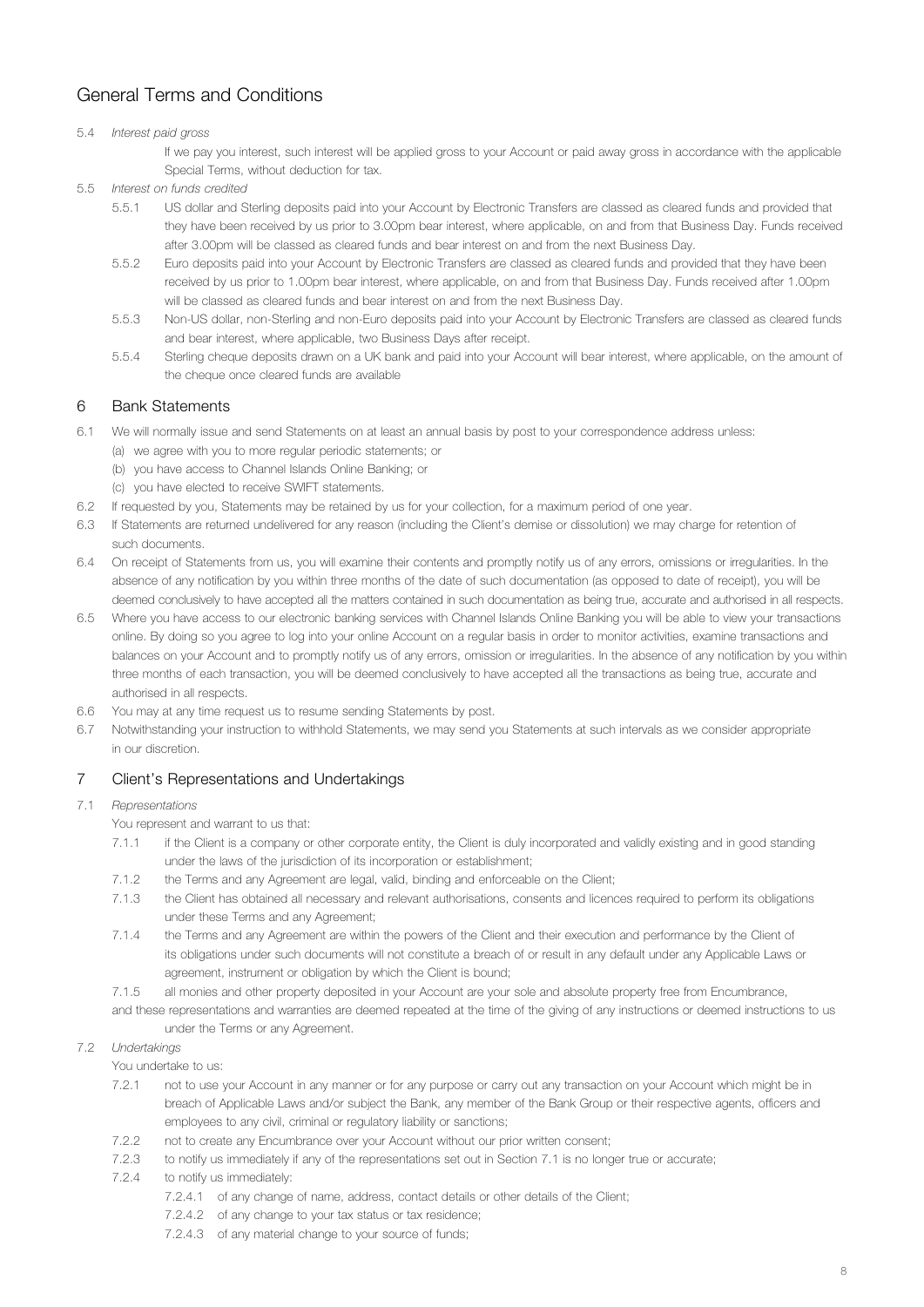- <span id="page-8-0"></span>7.2.4.4 if the Client is a corporate entity, of any change of director, shareholder, beneficial owner or domicile;
- 7.2.4.5 if the Client is a trustee of a trust or other unincorporated entity, of any change of trustee, settlor, beneficiary, protector, enforcer (or any person performing such role or acting in such capacity by whatever name called);
- 7.2.4.6 if the Client is an entity other than a company or trustee of a trust, of any change of any controller, partner, member, owner, beneficiary, council member, protector, enforcer, founder, guardian (or any person performing such role or acting in such capacity by whatever name called);
- 7.2.4.7 if you become Insolvent;
- 7.2.4.8 if you are convicted in any jurisdiction of a criminal offence which carries a term of imprisonment of at least one year (whether or not also liable to any other penalty);
- 7.2.4.9 if you become subject to investigation, prosecution or sanction in any jurisdiction in respect of any alleged breach of Applicable Laws;
- 7.2.4.10 you become politically exposed;
- 7.2.4.11 if the Client is a corporate body or is acting as a trustee, any of the matters set out in Sections 7.2(g) to 7.2(i) occurs in respect of any director, a shareholder with greater than 10% beneficial interest, a beneficial owner with greater than 10% beneficial interest, signatory, trustee, settlor, beneficiary, controller, partner, member, owner, council member, protector, enforcer, founder, guardian (or any person performing such role or acting in such capacity by whatever name called) of the Client or an Authorised Signatory;
- 7.2.4.12 of the occurrence of any other event which might reasonably be expected to affect our decision to continue to provide banking services to you or to consider closing your Account or terminating any Agreement;
- 7.2.5 You will keep all information about your Account (including any passwords and personal identification numbers) confidential and will
	- do all in your power to safeguard against improper and/or unauthorised use of or access to your Account. By way of example:
		- 7.2.5.1 all Statements and Notices from us should be stored or disposed of securely;
		- 7.2.5.2 you should not choose any security information that is easy to guess, or write down or store any security information in a way that might be easily accessed or decrypted;
		- 7.2.5.3 you should not disclose your security information to anyone, or allow anyone to use any security device we may give you;
		- 7.2.5.4 when using computer equipment or other similar devices, you should ensure that you have up to date and effective antivirus software installed and a firewall enabled, and that you do not leave your computer unattended when you are logged in;
		- 7.2.5.5 you should not open unsolicited e-mails as these could contain stealth programs and viruses; and
		- 7.2.5.6 you should be alert to any fraudulent attempts to gain access to your security information or your Account and notify us immediately if you suspect unauthorised access to or use of your Account.

## 7.3 *The Bank's Rights*

- 7.3.1 We may from time to time or upon notification by you or otherwise on becoming aware of any changes in respect of the Client or your Account, require proof of identity and other customer due diligence information in respect of any new director, shareholder, beneficial owner, signatory, trustee, settlor, beneficiary, protector, or any other person and any other information concerning your Account as we consider, in our discretion, to be necessary.
- 7.3.2 Until such time as we are satisfied with information and documentation provided to us, we may suspend the operation of any Account.

# 8 Fees and Charges

- 8.1 *Schedule of Charges*
	- 8.1.1 The fees and charges payable by you in respect of the operation of your Account and the provision of our services are set out in the Schedule of Charges.
	- 8.1.2 All fees and charges will be debited by us to your Account when due and payable.
- 8.2 *Variation of Charges*

We will give you 30 days' notice of any changes to the Schedule of Charges.

8.3 *Application of Charges*

Where any charge is expressed in the Schedule of Charges to apply to a particular type of Account, the Bank reserves the right to apply such charge to other Account types where the Bank considers it appropriate.

8.4 *Minimum Balances*

If you do not maintain a Minimum Balance we may impose a charge in respect of Account maintenance and on transactions, or we may close your Account.

8.5 *Professional and other third party charges*

You are responsible for the costs of all legal and other professional advice sought by the Bank on the matters set out in the Terms where it concerns your Account or our relationship with you, and the Bank is authorised to deduct all such costs and expenses (including its time charges) from your Account.

8.6 *Credit balances*

We may at our discretion in lieu of applying negative interest on credit balances, charge fees on credit balances at the rates notified to you from time to time or as set out in the Schedule of Charges.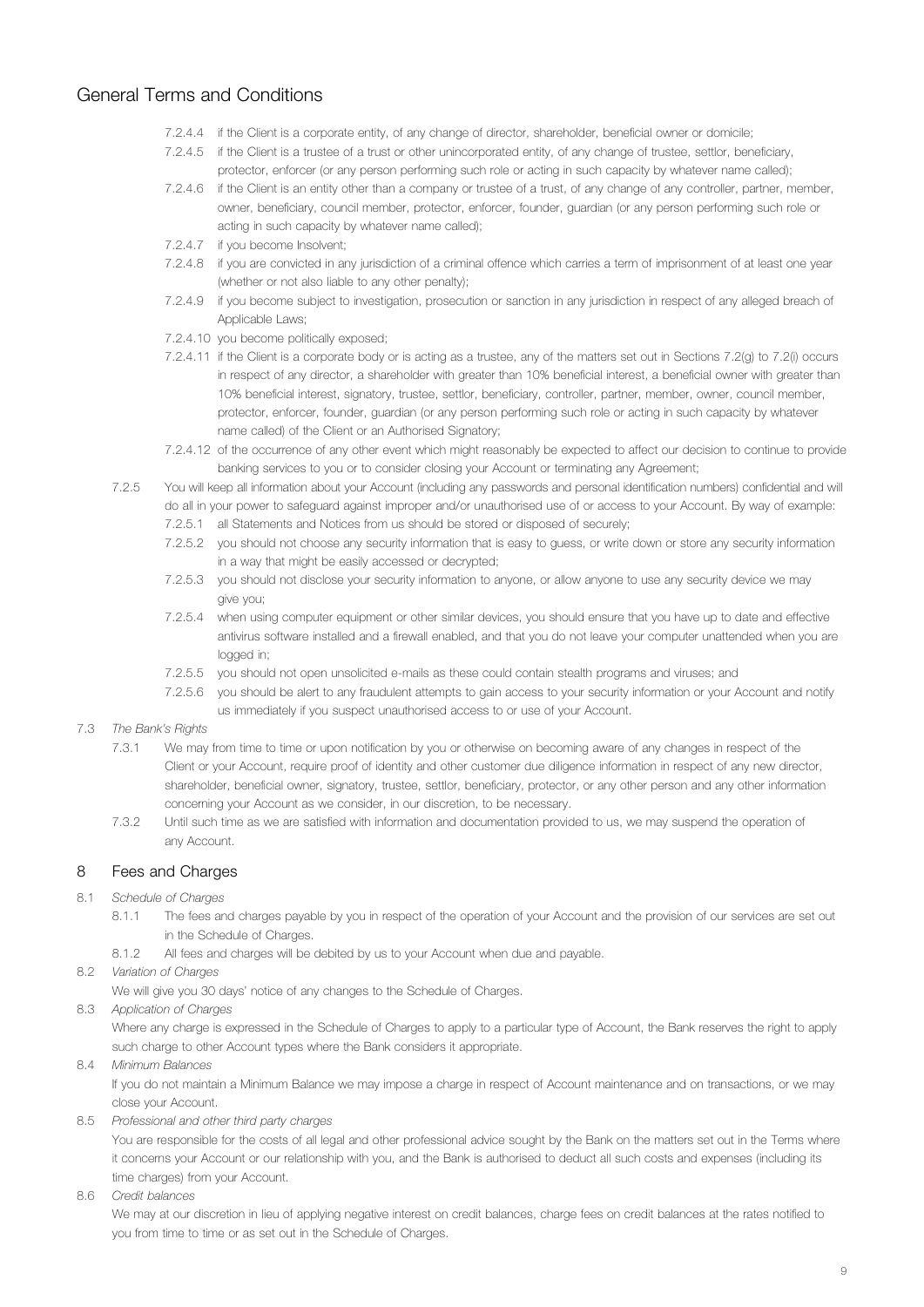# <span id="page-9-0"></span>9 Currency conversion

9.1 *Conversion of cleared funds in an Account currency into another currency*

Cleared funds in an Account may be converted into currencies which are acceptable to us on your instruction. These currencies will be credited to another Account at the exchange rates set by us with reference to the rates available in the London money market at the applicable time.

9.2 *Receipt of cleared funds not in an Account currency*

Where funds designated for an Account are received in a different currency to the currency of your Account, we may, without further reference to you:

- 9.2.1 credit a new currency Account subject to the new currency being acceptable to us, with the value of the funds; or
- 9.2.2 effect a foreign exchange transaction to convert the funds to the currency of the existing Account, if:
	- 9.2.2.1 we consider it appropriate in our discretion to do so; or
	- 9.2.2.2 we have previously received an instruction from you which has not been revoked.

### 9.3 *Currency conversion*

Instructions for foreign exchange transactions will be implemented as soon as reasonably possible at our prevailing buying and selling rates as appropriate on a same day value basis on the London market unless otherwise agreed. Settlement of such a transaction will normally be made two Business Days after the date of transaction. We are under no obligation to agree rates prior to undertaking a foreign exchange transaction at your instruction.

9.4 *Forward foreign exchange contracts*

We are not obliged to effect on your behalf a foreign exchange transaction for forward value. However, we may in our discretion accept a request for such a transaction under the terms and rates then specified by us to you.

- 9.5 *Risks*
	- 9.5.1 You confirm that you understand and acknowledge:
		- 9.5.1.1 the full extent of the risks involved in dealing in foreign currencies and entering into forward foreign exchange contracts; and
		- 9.5.1.2 that the value of cash or other property held as security for any foreign exchange facility can be eroded and/or lost due to the volatility of foreign exchange markets.
	- 9.5.2 We will not be liable for any loss to you arising from any action taken or not taken by us in connection with foreign currency conversions and foreign exchange transactions.

## 10 Tax and other Disclosures

10.1 *Residence and Tax Status*

You undertake to notify us of your residence and tax status at the outset, and any changes to either, promptly, If requested by us, you will provide all relevant information or documentation in relation to your residence and tax status.

- 10.2 *Tax Advice*
	- 10.2.1 You are solely responsible for:
		- 10.2.1.1 obtaining your own tax and other professional advice in relation to your tax affairs;
		- 10.2.1.2 complying with your tax obligations in any jurisdiction, all dealings with the relevant authorities in respect of your tax liabilities, including the submission of returns and settlement of your liabilities.
	- 10.2.2 If requested by us you will promptly provide a copy of your tax advice to us.

## 10.3 *Disclosures and other obligations*

Without prejudice to other provisions of this Section 10, you authorise us:

- 10.3.1 to make all necessary disclosures in connection with your Account, your assets, your banking relationship with us and any other information required under Applicable Laws;
- 10.3.2 to withhold and pay over any monies to any tax authority, other governmental body or quasi-governmental body as we consider appropriate;
- 10.3.3 to seek legal or other professional advice at your cost concerning our or your rights and obligations under Applicable Laws, and we are authorised to debit such costs and expenses (including our time charges) from your Account; and
- 10.3.4 to take any action required under the Applicable Laws which we deem appropriate in our discretion to ensure compliance with Applicable Laws.
- 10.4 *Foreign Account Tax Compliance Act (FATCA)*

Without prejudice to other provisions of this Section 10, if you are identified as a Specified US Person for the purposes of FATCA, you authorise us:

- 10.4.1 to share information about your account held with us to the Guernsey Income Tax Office who will then share the information with the Internal Revenue Service.
- 10.4.2 The information which will be reported will include:
	- Account balance or value as at 31 December, and
	- In the case of a depository account interest paid or credited to the account during the year.
	- In the case of a custodial account dividends, interest and other income paid or credited to the account and details of the gross proceeds from the disposal of financial assets paid or credited to the account during the year.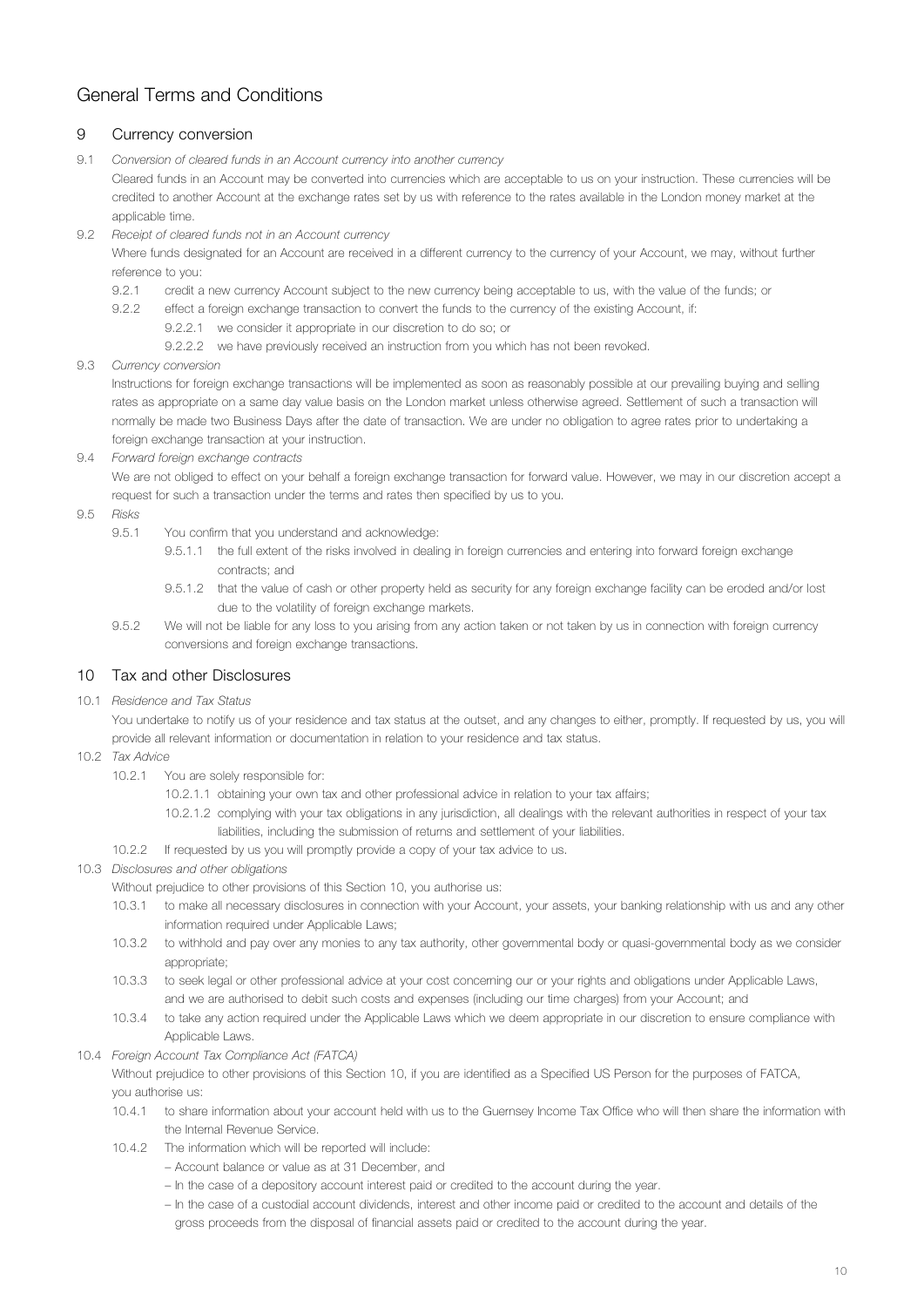## <span id="page-10-0"></span>10.5 *OECD Common Reporting Standard (CRS)*

Without prejudice to other provisions of this Section 10, if you are identified as a Reportable Person for the purposes of CRS, you authorise us:

- 10.5.1 to share information about your account held with us to the Guernsey Income Tax Office who will then share the information with your local tax authority(ies)
- 10.5.2 The information which will be reported will include:
	- Account balance or value as at 31 December, and
	- In the case of a depository account interest paid or credited to the account during the year.
	- In the case of a custodial account dividends, interest and other income paid or credited to the account and details of the
	- gross proceeds from the disposal of financial assets paid or credited to the account during the year.
- 10.6 *Domestic Reporting*

Without prejudice to other provisions of this Section 10, if you are identified as a Guernsey or Jersey resident individual, you authorise us:

- 10.6.1 to share information about your account held with us to the Guernsey or Jersey Income Tax Office as applicable under domestic reporting regulations.
- 10.6.2 The information which will be reported will include:
	- In the case of a deposit account interest paid or credited to the account during the year ended 31 December.
- 10.7 *FATCA Non-Participating Financial Institutions*

Please note it is IBCI's policy not to provide services to non-participating financial institutions.

# 11 Liability and Indemnification

11.1 *No Liability*

We are not liable to you for any loss or damage howsoever suffered or incurred by you, directly or indirectly:

- 11.1.1 in the absence of fraud, gross negligence or wilful default on our part;
- 11.1.2 as a result of or in connection with fraud, negligence or wilful default or breach of this Agreement on your part;
- 11.1.3 arising from a loss of profit, loss of goodwill, loss of opportunity or loss of anticipated saving or indirect, special, punitive or consequential losses;
- 11.1.4 if we have acted on or properly delayed in acting on or refused to act on a Proper Instruction;
- 11.1.5 for any tax liability or penalty imposed on or suffered by you;
- 11.1.6 if, by reason of Applicable Laws, we are prevented from or impeded in carrying out our obligations to you;
- 11.1.7 as a result of or in connection with our compliance or attempt to comply with Applicable Laws;
- 11.1.8 as a result of your Account being suspended, frozen or closed;
- 11.1.9 as a result of the failure or default of any agent or third party providing services to us or you if we have not acted negligently in their appointment or in monitoring their performance;
- 11.1.10 arising from any failure or delay on our part, if such failure or delay is caused directly or indirectly by circumstances beyond our reasonable control, including, without limitation, errors or interruptions caused by you or a third party, any industrial, juridical, governmental action, action by central bank or banking system, labour unrest, civil or military action, acts of terrorism, war, riot, explosion, sabotage, insurrection or revolution, acts of God, accident, fire or water damage, mechanical breakdown, computer or systems failure (other than at our offices), failure of equipment, failure or malfunction of communications media, or interruption of power supplies provided that we shall use all reasonable efforts to minimise the effects of the same, including, for the avoidance of doubt, the maintenance at all times, and testing of adequate disaster recovery arrangements.
- 11.2 *Our liability for Unauthorised Payments*
	- 11.2.1 If (following investigation, where appropriate) you are entitled to a refund due to an Unauthorised Payment, we will refund the amount of the Unauthorised Payment. Alternatively, or where applicable, we also will restore your Account to the state it would have been in if the Unauthorised Payment had not taken place.
- 11.2.2 "Unauthorised Payment" means a payment that has not been authorised by you in accordance with these General Terms.
- 11.3 *Our liability for Incorrect Payments out of your Account*
	- 11.3.1 We will be liable for an Incorrect Payment involving a payment out of your Account unless we can show that the payment was sent to the payee's bank in accordance with your instruction and within the timescales for the payment set out in these Terms.
	- 11.3.2 If (following investigation, where appropriate) we are liable for an Incorrect Payment out of your Account, we will refund the amount of the payment. Alternatively, or where applicable, we also will restore your Account to the state it would have been in if we had executed the transaction correctly. We will also pay you any interest and refund any charges you must pay as a result of the Incorrect Payment, to the extent that we have not already paid this to you.
	- 11.3.3 If a payment has been made out of your Account to an account which was not the intended payee's due to error not on our part we will make reasonable efforts to recover the funds that have been transferred. We may charge you for tracing payments.
	- 11.3.4 "Incorrect Payment" means a payment that (a) has not been executed according to Proper Instructions given to us; or (b) has been processed outside our maximum processing time for that type of payment; or (c) has not been processed at all.
- 11.4 *Our liability for payments that should have been made into your Account*
	- 11.4.1 We will be liable for failure to collect a payment into your Account unless we can show that we sent the instruction to collect the payment to the paying bank on the due date you agreed, so as to enable payment to occur on the due date.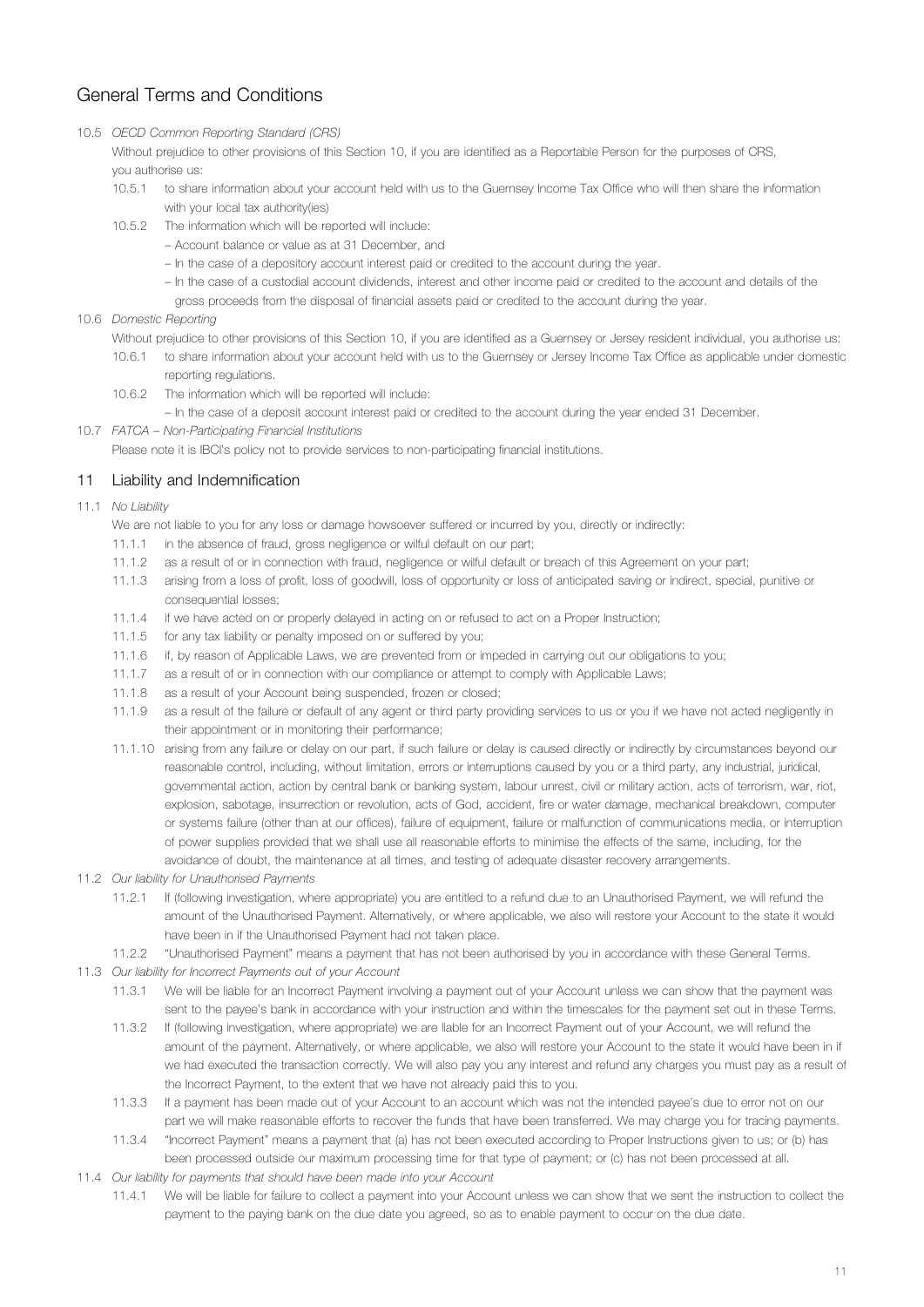- <span id="page-11-0"></span>11.4.2 If we have failed to collect a payment into your Account, we will immediately send an instruction to the paying bank to collect the payment. If requested by you we will make immediate efforts to trace the payment.
- 11.4.3 If we have received a payment but have failed to pay this into your Account, we will make the amount of the payment available to you and where applicable we will credit this to your Account.

### 11.5 *Refunds for payments made in another currency*

If we refund you for a payment made in a currency other than the currency of your Account, we will convert the amount of the payment into the currency of your Account using the exchange rate we select at the time we make the refund. Due to currency fluctuations, the value of the amount refunded may be more or less than the value of the original payment.

### 11.6 *If you receive a refund you were not entitled to*

If we give you a refund and then discover that you were not entitled to the refund, you must pay us immediately. We can deduct the amount of the refund from your Account (together with any interest and/or charges if applicable) without your consent, even if this creates or increases a debt on your Account. We will tell you as soon as possible if we do so, although in some cases we may not be able to tell you in advance.

- 11.7 *Indemnification*
	- 11.7.1 In the absence of fraud, gross negligence or wilful default on our part and subject to Sections 11.2 to 11.6, you will indemnify and keep indemnified and hold harmless the Indemnified Parties from and against all costs (including the costs of taking legal and other professional advice), expenses, losses, liabilities, damages, claims, actions, proceedings or demands which may be brought against, suffered or incurred by the Indemnified Parties, including:
		- 11.7.1.1 as a result of our reliance on, acting, failing to act or acting erroneously on Proper Instructions in good faith;
		- 11.7.1.2 in connection with any action taken by us which we reasonably believe to be in compliance with Applicable Laws; and
		- 11.7.1.3 in dealing with any conflicting claims relating to your Account or any other property owned by you and in safeguarding our interest.
	- 11.7.2 We may in our discretion agree, at your request and on being fully indemnified and/or secured to our satisfaction against all costs (including legal and other professional costs), expenses, losses, liabilities, damages, claims, actions, proceedings or demands, take such action as may be necessary or desirable to protect your interest.
	- 11.7.3 The indemnities in this Agreement will survive closure of the Account and termination of the banking relationship between you and us, for the benefit of the Indemnified Parties and notwithstanding that the Indemnified Party is no longer an officer or employee of the Bank or a member of the Bank Group.
- 11.8 *Reliance on Advice*

We may rely on the advice given by legal advisors, accountants, consultants and such other persons as we may engage in the course of performing our obligations. We will not be liable for any costs, expenses, losses, liabilities, damages, claims, actions, proceedings or demands which you may incur or suffer as a result of our acting on any such advice.

11.9 *Amendments*

We may amend any aspect of an Account in respect of any error or omissions affecting it, without liability on our part for any loss which may be suffered by you.

- 11.10 *Scope and Interpretation*
	- 11.10.1 For the purpose of this Section 11:

references to the "Bank" or "we" or "us" shall include any agent, officer and employee of the Bank and of the Bank Group; references to the "Client" or "you" shall include any agent, officer and employee of the Client;

11.10.2 You agree that your rights under this Agreement are strictly against the Bank and that you will not bring any action against any agent, officer or employee of the Bank or of the Bank Group.

# 12 Data Protection

We are committed to protecting the privacy and security of your personal data. For the purposes of the applicable Data Protection Laws, we are the Data Controller. This means we are primarily responsible for making determinations about how and why we process your personal data.

- 12.1 *Collecting your Personal Data*
	- 12.1.1 We may collect the following categories of personal data, including, without limitation:
		- all personal data provided by you to us, such as:
			- Name and contact details
			- · Nationality and national identity number(s)
			- · Identification documentation (including, for example, a copy of your passport)
			- · Tax status and tax identification number
			- · Employment history, income and personal wealth (for example properties that you own)
			- Bank account details and/or account balance information including account activity and history
		- Information (such as those categories of personal data described above) received from another person, for example, if a person applies for a joint account with you, they may share your personal data with us or if you are a stakeholder in or manager of a business, and the business applies for products or services or enters into an agreement or interacts with us, we may obtain personal data about you to carry out checks against the business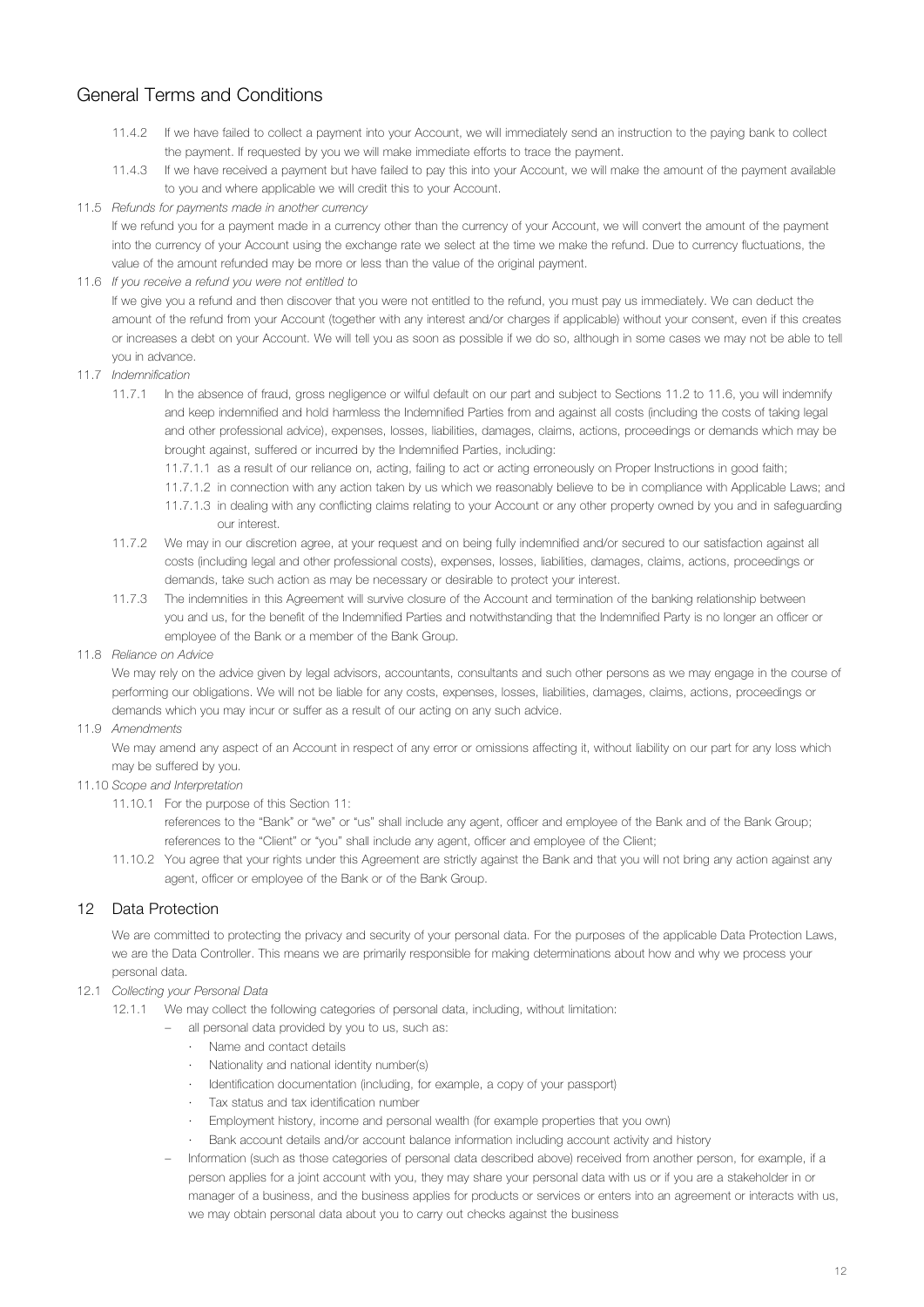- Where permitted, information received from third parties acting on our behalf such as credit reference agencies, fraud prevention agencies and from other public sources (such as an electoral register)
- Information about you that we may monitor and/or record from your telephone calls and electronic communications and electronic transactions
- Information which we collect from you when you download our mobile app to access our services
- 12.1.2 In limited cases, we may also collect "special categories" of data. Our money laundering, sanctions, financial crime and fraud prevention checks sometimes result in us obtaining information about actual or alleged criminal convictions and offences, as well as (for example) information relating to a person's ethnicity, political opinions or religious beliefs. To the extent that we process such data, we will ensure that we have a lawful basis for processing. This may either be because we are required to comply with a legal obligation imposed by enactment or are otherwise authorised by law, in particular circumstances because the processing is justified as being in the public interest, or, in limited circumstances, because we have obtained your prior explicit consent. Where we have relied on your consent, you have a right to withdraw that consent at any time.
- 12.2 *How we will use your Personal Data*
	- 12.2.1 We will use your personal data for:
		- i. The provision of products and/or services requested by you
		- ii. Managing your account
		- iii. Making credit decisions (where applicable)
		- iv. Detecting and preventing financial crime such as fraud, money laundering, terrorist financing, bribery, corruption, tax evasion and to prevent the provision of financial and other services to persons who may be subject to economic or trade sanctions, on an ongoing basis ("Regulatory Assessments")
		- v. Statistical analysis, market research and assessments
		- vi. Retaining your personal data processed as part of our Regulatory Assessments for future services entered into by you
		- vii. To monitor and record calls and electronic communications for:
			- a) Investigating, preventing, detecting and prosecuting financial crime
			- b) Enforcing and defending our and our affiliates' rights, either ourselves, or through third parties
			- c) Quality, business analysis, training and related purposes
		- viii. Conducting direct marketing as described under heading 'Marketing' below
		- ix. Otherwise as necessary to comply with applicable laws, regulations or codes of practice.
	- 12.2.2 The provision of personal data by you may be necessary in order for us, and other third parties to which personal data is disclosed, to comply with our legal and regulatory obligations or for the performance of any contractual relationship with you or, for any purposes, where it is in our legitimate interests to process such information (such as those described under paragraphs (b) (to the extent not covered by contractual obligation), (c), (e), (f), ((iii) and (h) above). We do not intend to make any decisions about you based on automated processing of personal data.
- 12.3 *How we will disclose your Personal Data*
	- 12.3.1 We may disclose certain personal data:
		- to other affiliates in the Investec Group. Investec Group consists of Investec Bank plc (a company registered in the UK) and Investec Limited (a company registered in South Africa) and any of their direct or indirect subsidiaries and/or holding companies;
		- to our professional advisors, receivers and administrators (where applicable), and service providers (including, information technology systems providers);
		- to courts, governmental and non-governmental regulators and ombudsmen;
		- to law enforcement agencies;
		- to relevant tax authorities;
		- to credit reference agencies who may use it to perform credit reporting and affordability checks for us and to verify your data, like identity (e.g. age and residence), and to prevent and detect criminal activity, fraud and money laundering;
		- to fraud prevention agencies, who will use it to prevent financial crime such as fraud and money-laundering and to verify your identity. If financial crime is detected, you could be refused certain services, finance or employment. Further details of how your information will be used by us and these fraud prevention agencies, and your data protection rights, can be viewed at: https://www.investec.com/en\_gb/legal/UK/fraud-prevention-notice.html;
		- to any third party that acquires, or is interested in acquiring, all or part of our assets or shares, or that succeeds us in carrying on all or a part of its business, whether by merger, acquisitions, reorganisation or otherwise;
		- as required or permitted by law; and
		- to an introducer where you have been introduced to us (for example an independent financial adviser). We will inform the introducer of the outcome of the enquiry including whether we have agreed to provide you with the relevant product or service, (together, each of the bullet points above are referred to as "Recipients").
- 12.4 *Transfer of Personal Data outside the European Economic Area ("EEA"), the Bailiwick of Guernsey and the Bailiwick of Jersey*
	- 12.4.1 We may transfer your personal data to the Recipients (including affiliates in the Investec Group) located in countries outside of the Bailiwick of Guernsey, Jersey and the Isle of Man (each of whom are subject to an adequacy decision) or the EEA which may not have data privacy laws equivalent to those in the EEA. In those instances, we will take all necessary steps to protect your personal data in accordance with Applicable Data Protection Laws. For more information about how we transfer personal data, please contact our Data Protection Officer.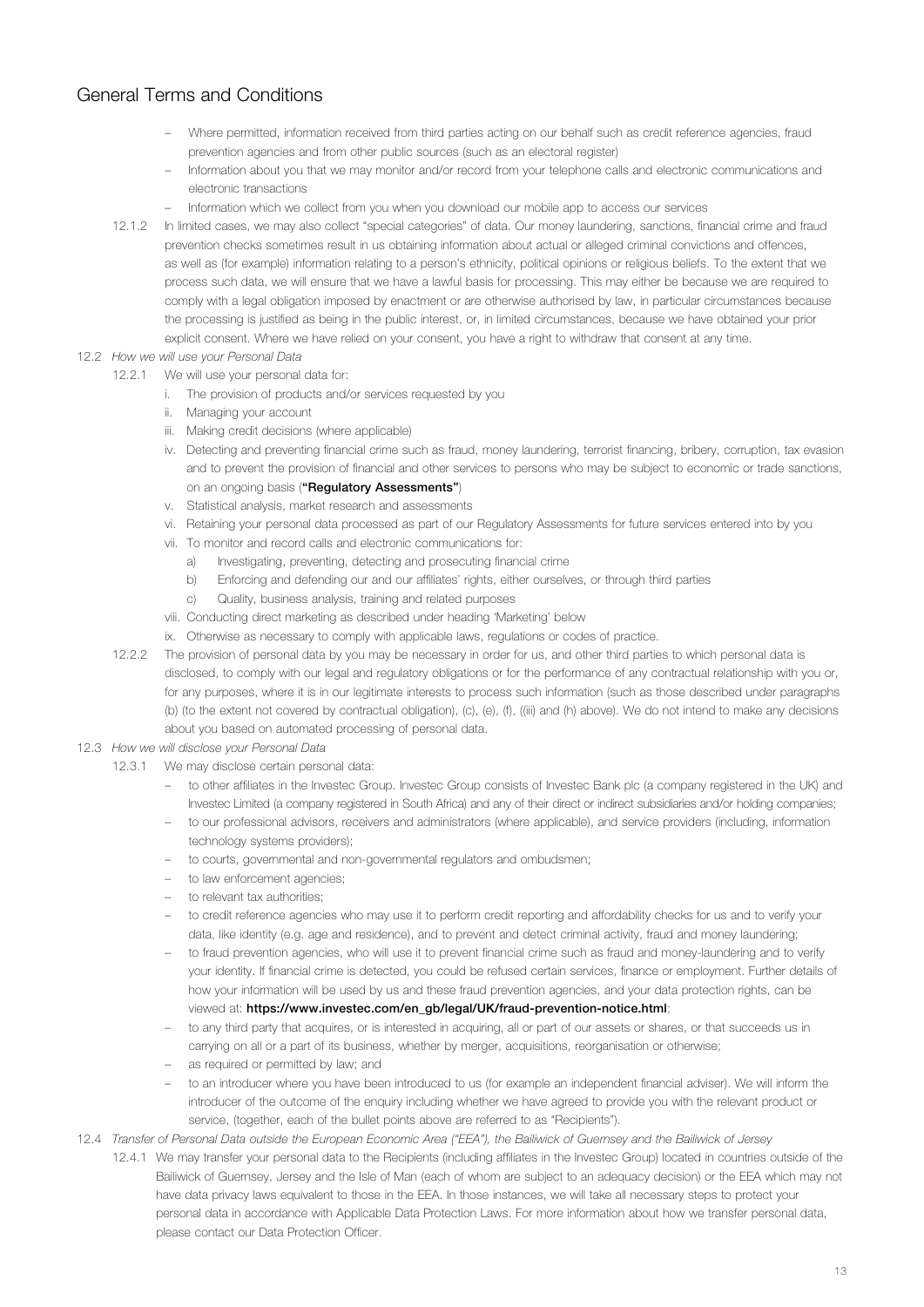## <span id="page-13-0"></span>12.5 *Your rights*

- 12.5.1 Under Applicable Data Protection Laws, you may have a right (in certain circumstances):
	- to request access to and rectification or erasure of your personal data;
	- to restrict or to object to the processing of your personal data;
	- to data portability (i.e. to request the transfer of personal data from one data controller to another in certain circumstances).
- 12.5.2 If you wish to exercise any of these rights you should contact our Data Protection Officer.
- 12.5.3 You also have the right to lodge a complaint about the processing of your personal data with your local data protection authority if you consider that the processing of your personal data carried out by us or our affiliates, infringes Applicable Data Protection Laws. The relevant data protection authorities in the Channel Islands and the Isle of Man are set out below: the Office of the Data Protection Authority in Guernsey: Web: https://odpa.gg; the Office of the Information Commissioner in Jersey: Web: https://www.oiciersey.org;
	- the Information Commissioner in the Isle of Man: Web: https://www.inforights.im/

#### 12.6 *Marketing*

- 12.6.1 We may contact you periodically to provide information regarding events, products, services and content that may be of interest to you and to invite you to participate in market research. If Applicable Data Protection Laws requires that we receive your consent before we send you certain types of marketing communications, we will only send you those types of communications after receiving your consent.
- 12.6.2 If you wish to stop receiving marketing or market research communications from us, you can click on the subscribe link in the marketing communication or contact the Data Protection Officer as described below.
- 12.7 *Security and data retention*
	- 12.7.1 We will take steps to protect your personal data against loss or theft, as well as from unauthorised access, disclosure, copying, use or modification, regardless of the format in which it is held. Subject at all times to applicable laws, we will retain your personal data for a minimum period of 10 years from the end of our relationship with you.

## 13 Account Closure

### 13.1 *Closure*

- 13.1.1 Closure of an Account for the purpose of this Section means the closure of all Accounts and termination of the banking relationship between us and you.
	- 13.1.2 Subject to the following, either we or you may close your Account by giving not less than 30 days' notice to the other: 13.1.2.1 we may in our discretion and on any conditions agree to shorter notice from you;
		- 13.1.2.2 the Bank will not normally close an Account in the case of Accounts of fixed duration before the expiry of that duration;
		- 13.1.2.3 closure of an Account may be subject to deposit maturity dates and applicable notice periods and the requirements of any other agreement between us;
		- 13.1.2.4 if you commit a material or persistent breach of the Terms, we may on giving notice to you close your Account on the date specified in the notice;
		- 13.1.2.5 if your Account has been left with a zero balance for over six months we may close your Account without notice;
		- 13.1.2.6 if your Account has been open for six months with a zero balance and never funded we may close your Account without notice.
	- 13.1.3 We do not have to give you any reason for closing your Account.

#### 13.2 *Action following Closure*

- 13.2.1 You will:
	- 13.2.1.1 destroy or return all Cheque Books and any other property of the Bank relating to your Account;
	- 13.2.1.2 settle all outstanding and contingent charges due to us, including any interest, fees and costs;
	- 13.2.1.3 inform all third parties with whom you have arranged direct debits and standing orders of the closure of your Account;
	- 13.2.1.4 provide us with your bank account details to which any sums due to you will be transferred; and
	- 13.2.1.5 provide us with any information or documentation we may reasonably require to enable us to comply with Applicable Laws and/or to carry out your instruction to transfer funds referred to in this Section.
- 13.2.2 We will, after deducting all our costs and fees, settle any sums due to you by a method of payment at our discretion.
- 13.3 *Effect of Closure and Termination*
	- 13.3.1 Closure of the Account and termination of the banking arrangement between us and you will be without prejudice to the rights or liabilities of either party which have arisen prior to the date of closure.
	- 13.3.2 Service of a notice of closure of the Account will be deemed to be a notice of termination of any Agreement.
	- 13.3.3 Sections 7, 8, 10, 11, 12, 13, 14.7, 14.9, 14.15, 17 and 18 will survive closure of the Account.

## 14 General

14.1 *Terms not an advertisement*

This document is not, nor is it intended to be, an advertisement for the purposes of:

- 14.1.1 the Code of Conduct for Deposit Advertisements issued by the Association of Guernsey Banks in August 2012;
- 14.1.2 the banking Business (General Provisions) (Jersey) Order 2002 and the Banking Codes of Practice for Deposit-taking Business;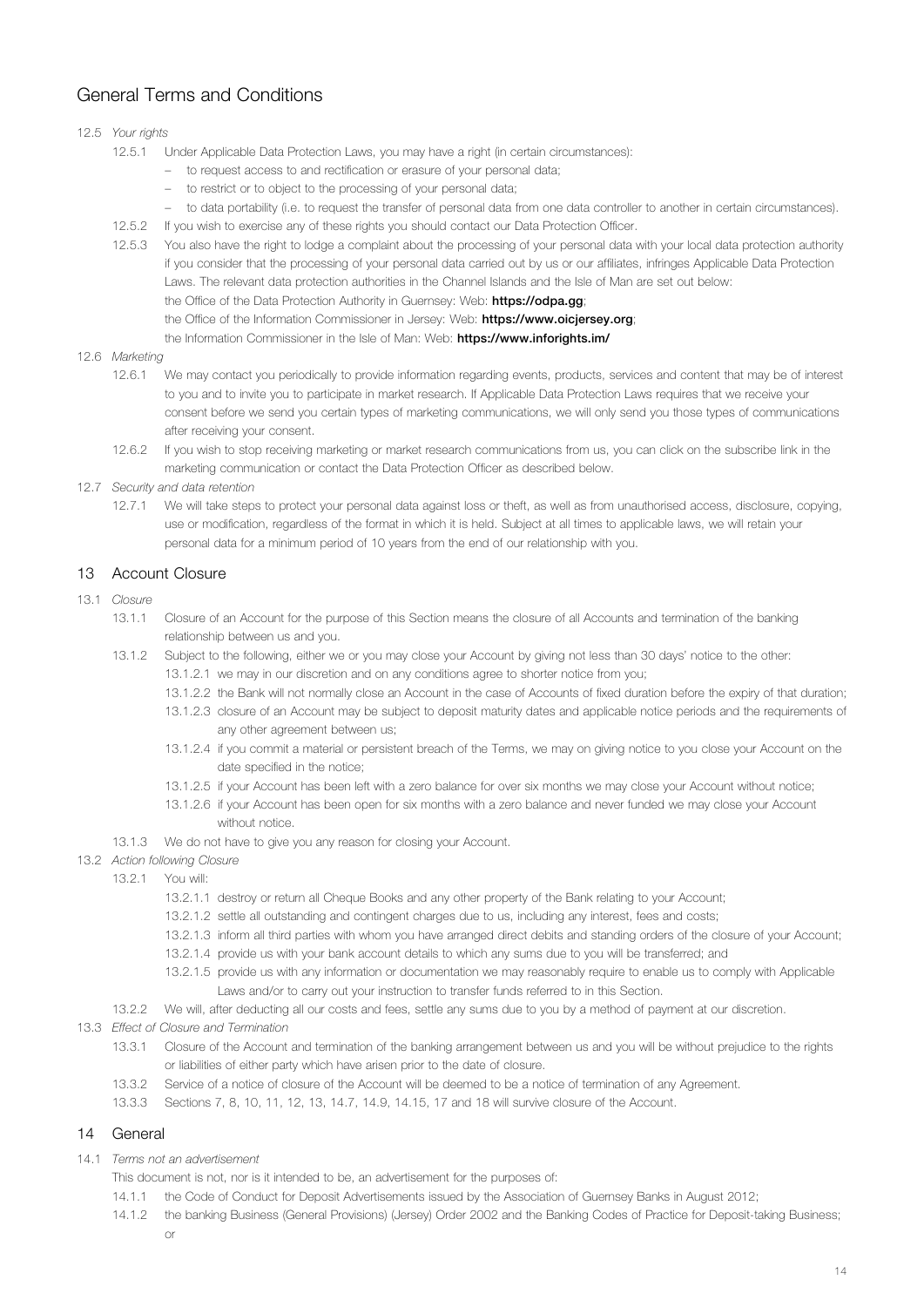- 14.1.3 the Isle of Man Guidance Note on Advertising, Distribution and Promotion of Financial Products or Services (applicable to licence holders under Financial Services Act 2008) November 2012 (updated October 2017) and as updated from time to time.
- 14.2 *Transfer of rights and obligations*
	- 14.2.1 We may:
		- 14.2.1.1 transfer all or any of our rights and obligations under the Terms and/or in relation to the Account;
		- 14.2.1.2 delegate to any member of the Bank Group the performance of any of our obligations under the Terms; and
		- 14.2.1.3 transfer to any member of the Bank Group or to any other person or entity wherever situated, if we reasonably consider that the proposed transferee is capable of performing such obligations, subject to us notifying you in writing of the relevant transfer.
	- 14.2.2 We will notify you of the transfer or delegation as soon as reasonably practicable.
	- 14.2.3 You may not transfer any of your rights or obligations in relation to an Account.
- 14.3 *Bank's right to allow time*

We may, in our discretion, allow you extra time to comply with your obligations or decide not to exercise any of our rights at any time. However, if we do so, we may still enforce the Terms and insist on their strict compliance by you at a later date.

- 14.4 *Joint Accounts*
	- 14.4.1 Where the Client comprises more than one person, the liability of all such persons to us is joint and several.
	- 14.4.2 Subject to the Mandate, any instruction or consent given by any person named as a Client shall be binding on the others comprising the Client.
	- 14.4.3 Unless we receive notice to the contrary from all the Clients of a joint Account, the balance standing to the credit of and any item held by us in a joint Account will belong to the joint Clients as joint owners and in the event of the death of a joint Client, the balance and any item held on the Account by us, whether by way of security, for safe custody, collection or any purpose whatsoever, will pass by right of survivorship to the surviving Client(s) on production of an original or certified death certificate without the need for grant of probate.
- 14.5 *Death or incapacity*
	- 14.5.1 Until we have received notice of death or legal incapacity of the Client, we may continue to act in accordance with any Mandate and any Agreement.
	- 14.5.2 On the death of the Client who is sole Account holder, we may require evidence of a grant of representation in the Court of the place where the Account is located before releasing any funds in the Account to the personal representative of the Client's estate.
	- 14.5.3 We will not be liable to the Client or his or her estate, heirs or successors for any transactions undertaken on the Account prior to receipt by us of notification of the Client's death or legal incapacity.
- 14.6 *Currencies*

Accounts are available in currencies including UK Sterling, Euros, US dollars and South African Rand and such other currencies as we may from time to time agree.

- 14.7 *Telephone recording*
	- 14.7.1 We record and monitor telephone conversations primarily for training and security purposes.
	- 14.7.2 If a dispute arises, our records of conversations with you or concerning the Account will be accepted by you as conclusive evidence of conversations recorded. These records belong to us exclusively and may be retained for as long as we consider necessary.
- 14.8 *Complaints*

If you are unhappy with or have concerns relating to the Terms, the Account or any Agreement, you should contact us in writing providing full details of your complaint. Any such complaints will be handled in accordance with our complaint procedure, details of which are available upon request.

- 14.9 *Set-off and lien*
	- 14.9.1 We may exercise our right to set-off balances and to consolidate or combine Accounts if we deem necessary and such a right shall extend to all securities and other instruments that we hold on your behalf under any Agreement or other arrangement.
	- 14.9.2 We may at any time and without notice apply any credit balance to which you are entitled in or towards satisfaction or payment of any and all sums due and payable by you to us.
	- 14.9.3 All amounts due from you to us under the Terms or any Agreement shall be paid to us in full without set-off, counterclaim, deduction or withholding.
	- 14.9.4 We have a lien over all your property held in any Account from time to time, including any amounts in future deposited with or held by us for you (whether or not jointly with any other person) for any indebtedness owed to us by you. We may exercise our lien as we consider appropriate towards discharging any amount due from you.
- 14.10 *Amendment to Terms*
	- 14.10.1 We may amend these General Terms at any time by giving you 30 days' notice.
	- 14.10.2 We may amend any Special Terms by giving you notice equivalent to the notice period for the relevant Deposit Account.
	- 14.10.3 Notwithstanding any other provision in this document we may, without notice to you, amend any provisions in the General Terms or Special Terms if we consider that such amendments are not material and do not prejudice your rights as a customer of the Bank. Such changes will take effect immediately.
	- 14.10.4 Revised Terms will be available on our website [https://www.investec-ci.com](https://www.investec.com/en_chis/legal/chis.html)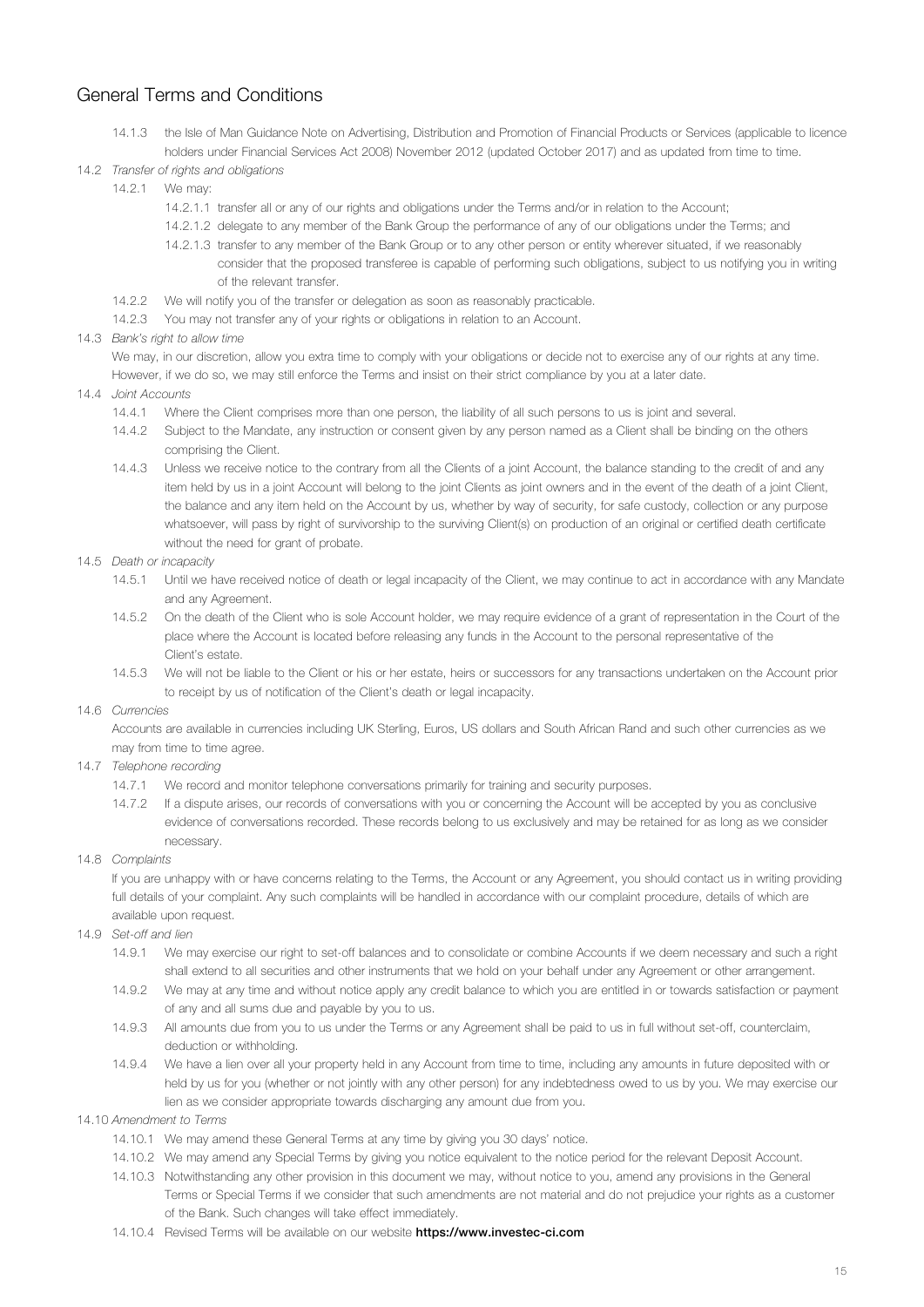### <span id="page-15-0"></span>14.11 *Cut-off Times*

- 14.11.1 Cut-off times referred to in these General Terms apply to transactions made and instructions given in accordance with these Terms and do not apply to transactions and instructions made or given through Channel Islands Online Banking.
- 14.11.2 All cut-off times stated are indicative only and we will endeavour to adhere to them where reasonably possible.
- 14.11.3 We will not be liable for any delay in enforcing or failure to enforce cut-off times as a result of events beyond our reasonable control.
- 14.11.4 Cut-off times are subject to change by us from time to time.
- 14.12 *Established banking practices*

We will conduct our banking business with you in accordance with established banking practice in the case of a Guernsey Account in Guernsey and in the case of a Jersey Account in Jersey.

14.13 *Dormant Bank Accounts*

In the case of any Jersey Account you authorise us to deduct from your Account our reasonable fees, costs and expenses incurred in carrying out our functions under the Dormant Bank Accounts (Jersey) Law 2017. Under this law, balances held in any bank accounts in Jersey which are considered to be dormant (as defined in the law), may, subject to certain conditions be transferred to a central fund known as the "Jersey Reclaim Fund". For further details concerning this law and the fund please contact the Bank.

14.14 *Bank's audited accounts*

We will, on request, provide a copy of our latest abridged audited accounts to you.

14.15 *Overriding legislation*

The Terms are subject to any mandatory or overriding provisions of any Applicable Laws.

14.16 *Terms for internet banking*

Once an Account is open you will automatically be given access to our electronic banking services with Channel Islands Online Banking. You may use the online banking services provided by us through Channel Islands Online Banking upon acceptance of its terms and conditions which are in addition to the Terms.

### 15 Deposit Compensation

Guernsey and Jersey each operate a deposit compensation scheme in respect of bank accounts located in their respective jurisdictions. 15.1 *Guernsey Accounts*

15.1.1 As a licensed bank in Guernsey the Bank is a participant in the Guernsey Banking Deposit Compensation Scheme (the "Guernsey Scheme") established by The Banking Deposit Compensation Scheme (Bailiwick of Guernsey) Ordinance, 2008.

15.1.2 Further information and a leaflet about the Guernsey Scheme is available on their website www.dcs.gg or upon request.

- 15.2 *Jersey Accounts*
	- 15.2.1 We operate through our branch in Jersey and are licensed under the Banking Business (Jersey) Law 1991. Our Jersey Branch is a participant in the Depositors Compensation Scheme in Jersey (the "Jersey Scheme").
	- 15.2.2 Further details of the Jersey Scheme and banks covered are available on the website of the States of Jersey www.gov.je or upon request.
- 15.3 *Deposits not covered by UK Scheme*

Deposits made with the Bank, whether in Guernsey or Jersey, are not covered by the Financial Services Compensation Scheme under the Financial Services and Markets Act 2000 of the United Kingdom.

## 16 Regulation of the Bank

- 16.1 The Bank is a wholly owned subsidiary of Investec Bank Plc (www.investec.com), registered in England and Wales (registered Number 489604) with its registered office situate at 30 Gresham Street, London, EC2V 7QP which is authorised by the Prudential Regulation Authority and regulated by the Financial Conduct Authority and the Prudential Regulation Authority in the United Kingdom. Investec Bank Plc is a member of the London Stock Exchange.
- 16.2 The Bank is licensed in Guernsey by the GFSC under The Banking Supervision (Bailiwick of Guernsey) Law, 1994 and under the Protection of Investors (Bailiwick of Guernsey) Law, 1987 to carry on banking and investment business.
- 16.3 The Jersey branch of the Bank is regulated by the JFSC to carry on deposit-taking business under the Banking Business (Jersey) Law 1991.
- 16.4 The Isle of Man Representative Office is regulated by the Isle of Man Financial Services Authority under the Financial Services Act 2008 Class 1(3).

#### 17 Notices

- 17.1 Any letter, notice, correspondence, document or other communication ("Notices") may be sent by post, facsimile or electronic mail.
- 17.2 Notices sent by you to us will be sent:
	- 17.2.1 by post to our registered office in Guernsey for a Guernsey Account or to our registered office in Jersey for a Jersey Account; or
	- 17.2.2 by facsimile to +44 1481 741147; or
	- 17.2.3 by electronic mail to the email address notified by us,

in each case marked for the attention of your relationship manager.

17.3 Notices sent by us to you will be sent by post to the postal address, facsimile or email address notified by you as your address for Notices, as held on our records from time to time and will be deemed to be received: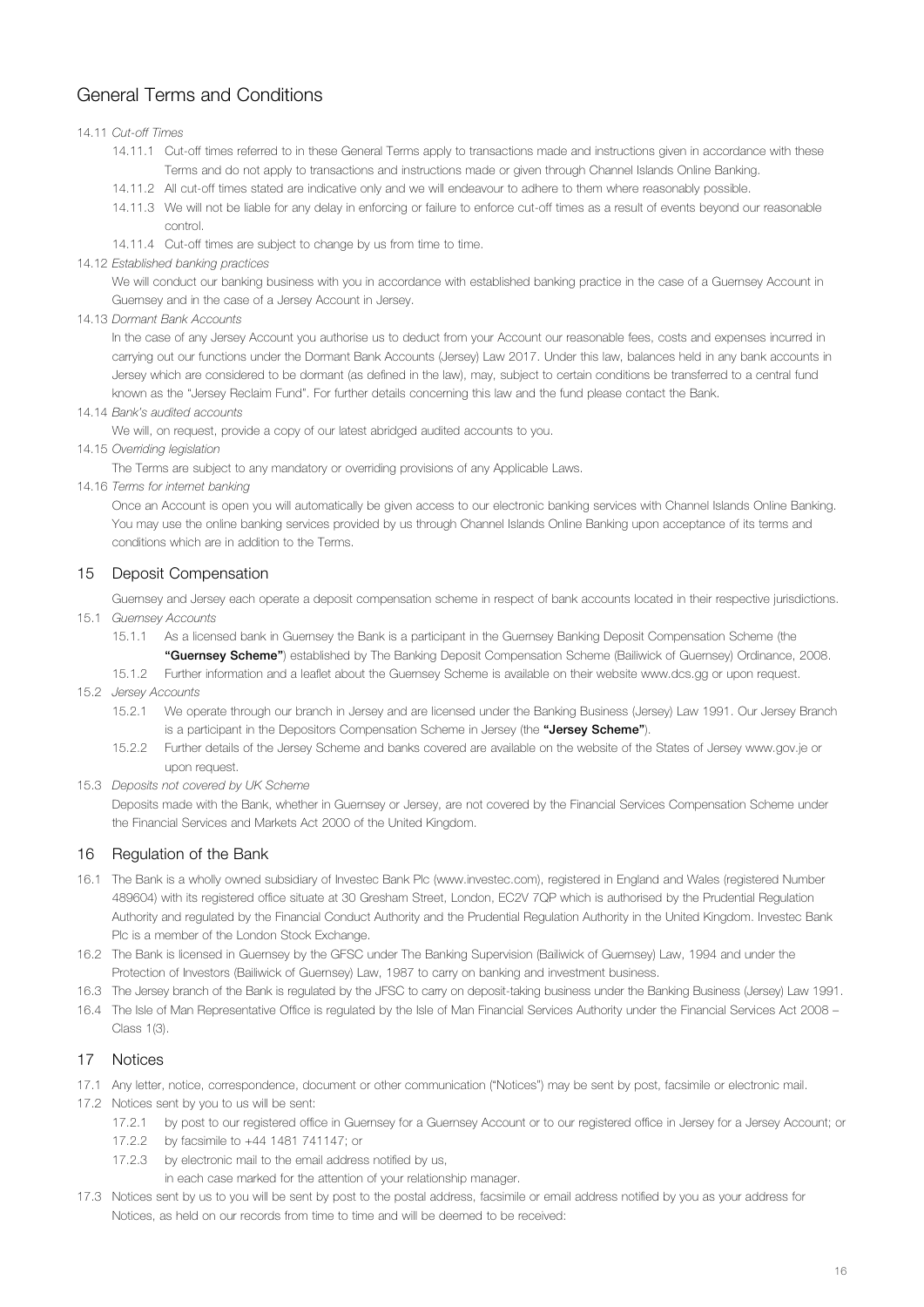- <span id="page-16-0"></span>17.3.1 if sent to an address in the Bailiwick of Guernsey, Bailiwick of Jersey or the United Kingdom, 3 days after postage;
- 17.3.2 if sent to an address outside the Bailiwick of Guernsey, Bailiwick of Jersey and the United Kingdom, 10 days after postage;
- 17.3.3 If sent by facsimile, on transmission by us, as evidenced by a transmission report; and
- 17.3.4 If sent by electronic mail on transmission by us, as evidenced by a confirmation of a sent item on our system.
- 17.4 Notices sent to us are effective only upon actual receipt by us.
- 17.5 Any Notice from us is effective despite the death, dissolution or liquidation of the Client.
- 17.6 Any Notice sent to any one or more persons named as the Client will be binding on all other persons comprising that Client.
- 17.7 The date on the duplicate of the Notice retained by us is conclusive proof of date of posting.
- 17.8 This Section 17 is without prejudice to the provisions relating to the giving of Proper Instructions.

## 18 Governing Law and Jurisdiction

- 18.1 These Terms shall be governed by and construed in accordance with:
	- 18.1.1 in the case of a Guernsey Account, the laws of Guernsey; and
	- 18.1.2 in the case of a Jersey Account, the laws of Jersey.
- 18.2 You irrevocably agree for our benefit to submit to the jurisdiction of the Royal Court of the place in which the Account is situated, and agree that such court shall have non-exclusive jurisdiction to hear any suit, action or proceedings and to settle any disputes which may arise out of or in connection with the operation of the Account and the application of these Terms. A judgment in any such proceedings in connection with this Account will be conclusive and binding upon you and may be enforced against you in the courts of any other jurisdiction.
- 18.3 You further agree that we will also be entitled to bring proceedings in any other court of competent jurisdiction and that legal proceedings in any one or more jurisdictions shall not prejudice legal proceedings in any other jurisdiction.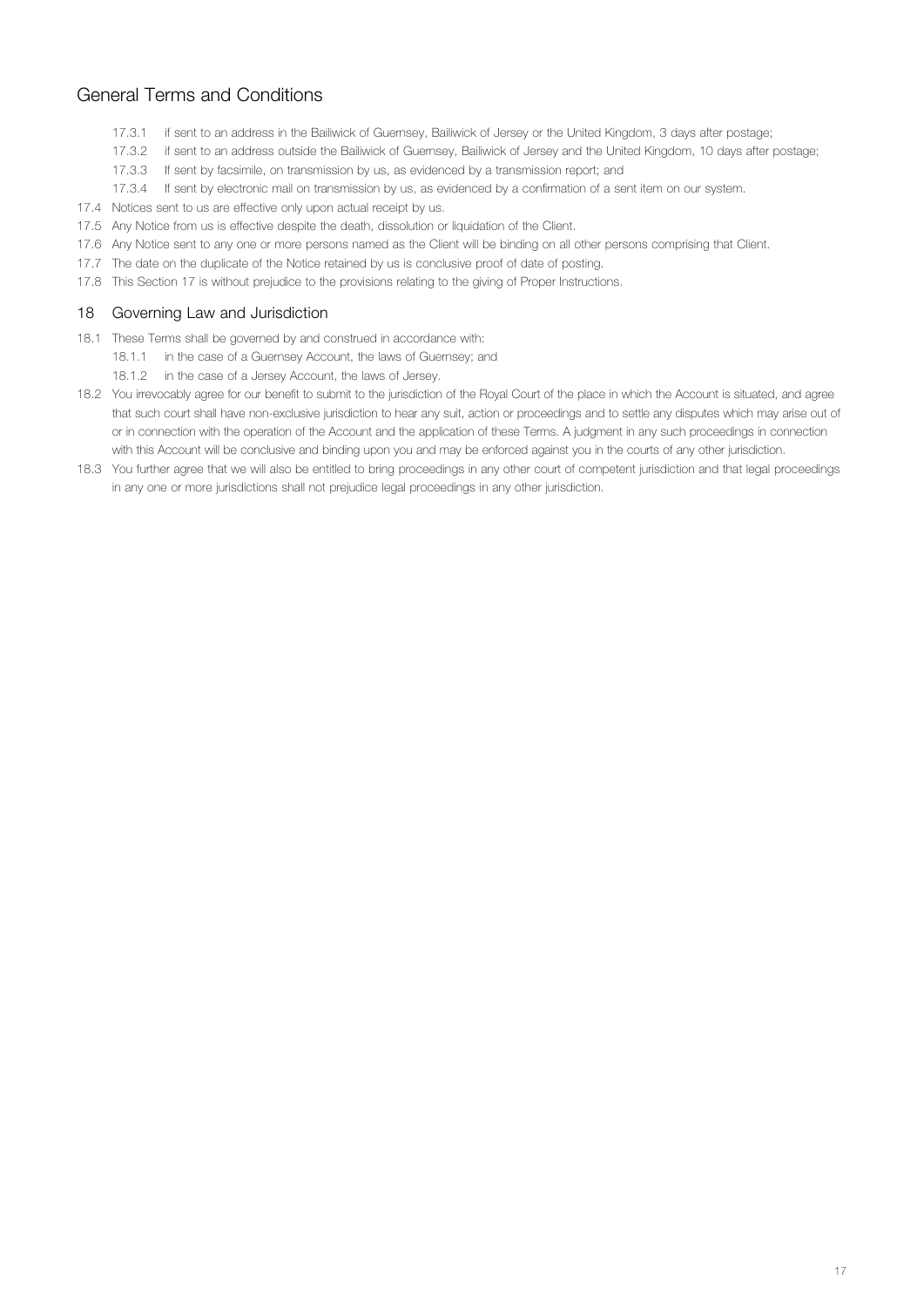# <span id="page-17-0"></span>**Schedule** Application for Bank Accounts

## 1 Minimum relationship size

The Bank may at any time impose a Minimum Relationship requirement on any Client. We will notify the Applicant of any Minimum Relationship requirement as soon as practicable.

# 2 Bank's right to decline Application

We may decline any application to open an Account without giving reasons. We will incur no liability for any losses which may be sustained or incurred in such circumstances by any person by reason of the Bank's refusal to open an Account.

# 3 Account opening documentation

- 3.1 Applicants must complete an Application Form which includes the Mandate and supply us with all the information and evidence which we may request for the purpose of compliance with Anti-Money Laundering Requirements and our own risk management procedures.
- 3.2 Such information and evidence will include but not be limited to the following in form and substance which we consider satisfactory:
	- 3.2.1 evidence of personal or other identification;
	- 3.2.2 references;
	- 3.2.3 corporate and constitutional documentation as requested by us;
	- 3.2.4 details of the purpose of the Account;
	- 3.2.5 details of the source of funds deposited; and
	- 3.2.6 details of the source of underlying wealth.

## 4 Transactions

No transactions may be permitted on the Account until our due diligence requirements and the account opening process have been completed to our satisfaction.

We may request additional information and/or evidence before activating the Account or permitting any transaction in connection with the Account at all or from time to time.

## 5 Failure to complete Account opening procedures

Subject to compliance with Anti-Money Laundering Requirements, if, after 90 days of receipt of the Application Form, we are not satisfied with the customer due diligence or our perceived level of risk, the Account will be closed without notice, and any funds received will be returned to source, without any liability on the part of the Bank or its officers, employees or agents.

Should the Account be unfunded with a zero balance for six months the Account may be closed without notice.

## 6 Location of Accounts

Individual, natural persons wishing to open an Account with the Jersey branch of the Bank may only do so if they maintain a permanent residential address in Jersey.

Non-Jersey resident individuals are not permitted to open an individual or joint Account with the Jersey branch of the Bank.

If you have a Jersey Account but no longer have a permanent residential address in Jersey we may convert your Jersey Account into a Guernsey Account. An Account may only be opened in one Channel Islands location.

## 7 Eligibility

Applicants for Accounts (being individuals) must be at least 18 years of age.